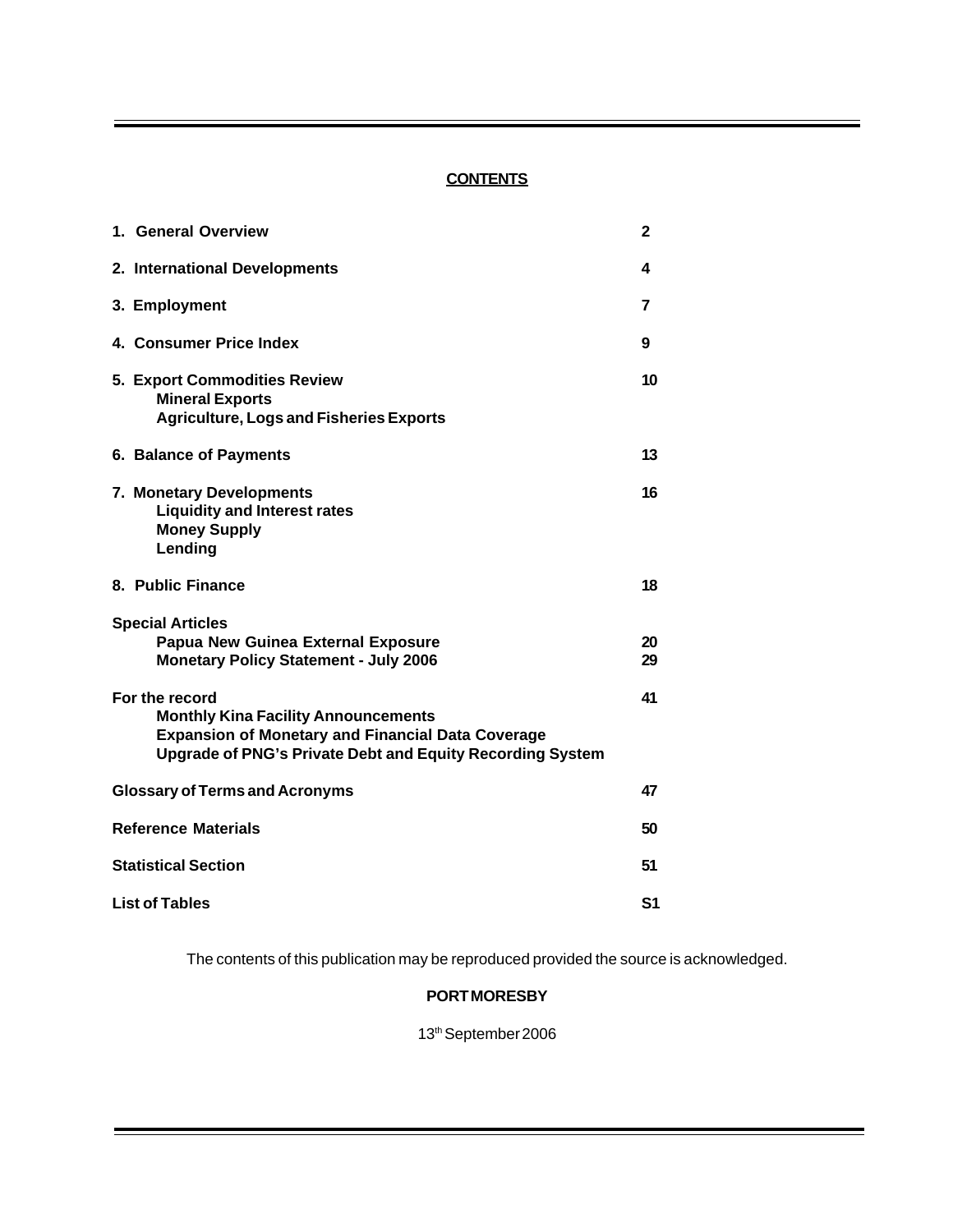## **1. GENERAL OVERVIEW**

Stability in macroeconomic conditions and a pick-up in economic activity resulted in continued growth in the first half of 2006. Growth was underpinned by high production and international prices of Papua New Guinea's major export commodities and prudent fiscal management by the Government, which resulted in large fiscal and balance of payments surpluses and stability in the exchange rate. Employment in the private sector was relatively high, while lending increased substantially at an annualised rate of 46.8 percent reflecting the low interest rate environment and improved confidence in the business community. Given these conditions, headline inflation rate remained low despite the high international oil prices. The Government should take advantage of its strong fiscal position to fast-track the necessary reforms in its Medium Term Development Strategy, while being mindful of the fact that any slippages in expenditure in the lead up to the 2007 National Elections will have adverse consequences.

According to the Bank's Employment Index, the level of employment in the formal private sector grew by 7.7 percent over the year to June 2006. Excluding the mineral sector, the growth in employment was 7.8 percent. The level of employment increased in all sectors except the transportation sector, with the agriculture/forestry/fisheries and building and construction sectors recording the highest growth. Employment levels increased in all the regions except the Momase region, excluding Morobe.

Annual headline inflation was 2.3 percent in the June quarter of 2006, compared to 1.8 percent in the March quarter of 2006. The higher headline inflation was due to increased prices in all expenditure groups, except the household, equipment and operations group. By region, all surveyed urban areas recorded higher prices.

Annual trimmed mean inflation was 1.4 percent in the June quarter of 2006, compared to the 1.5 percent in the March quarter. Annual exclusion-based inflation measure was negative 0.6 percent in the June quarter of 2006, compared to 0.1 percent in the March quarter. The low underlying inflation outcomes reflect the continuing price stability in the June quarter due to the stable exchange rate, prudent fiscal management and improved confidence in the economy.

In the June quarter of 2006, the quarterly average kina exchange rate depreciated against the Australian dollar, pound sterling, euro and the Japanese yen, while it appreciated against the US dollar. The average kina exchange rate depreciated by 0.42 against the Australian dollar, 3.45 percent against the pound sterling, 3.69 percent against the euro and 1.53 against the Japanese yen. However, the average kina exchange rate appreciated against the US dollar by 0.59 percent. These movements resulted in the quarterly average Trade Weighted Index (TWI) depreciating by 0.55 percent during the June quarter.

Higher international prices for mineral and most agricultural export commodities resulted in a 44.6 percent increase in the weighted average kina price of Papua New Guinea's exports in the June quarter of 2006, compared to the corresponding quarter of 2005. There was a 54.3 percent increase in the weighted average kina price of mineral exports, with higher prices for gold, copper and crude oil. For the agricultural, forestry and marine product exports, the weighted average kina price declined by 0.5 percent, accounted for by lower prices of coffee, copra and copra oil.

The overall surplus in the balance of payments was K749 million for the first six months of 2006, compared to a deficit of K304 million in the corresponding period of 2005. The improved outcome was the result of a higher surplus in the current account combined with a lower deficit in the capital and financial accounts.

The current account recorded a surplus of K1,277 million in the first six months of 2006, compared to a surplus of K481 million in the corresponding period of 2005. This outcome was the result of a significant improvement in the trade account, which more than offset higher net service and income payments and lower net transfer receipts.

The capital and financial accounts recorded a deficit of K505 million in first six months of 2006, compared to a deficit of K826 million in the corresponding period of 2005. The lower deficit reflected a higher net inflow in direct investments and drawdowns in net foreign assets of the banking system and lower net loan repayments by the Government.

The level of gross foreign exchange reserves at the end of June 2006 was K3,040.3 (US\$1,002.8) million, sufficient for 8.0 months of total and 11.7 months of non-mineral import covers.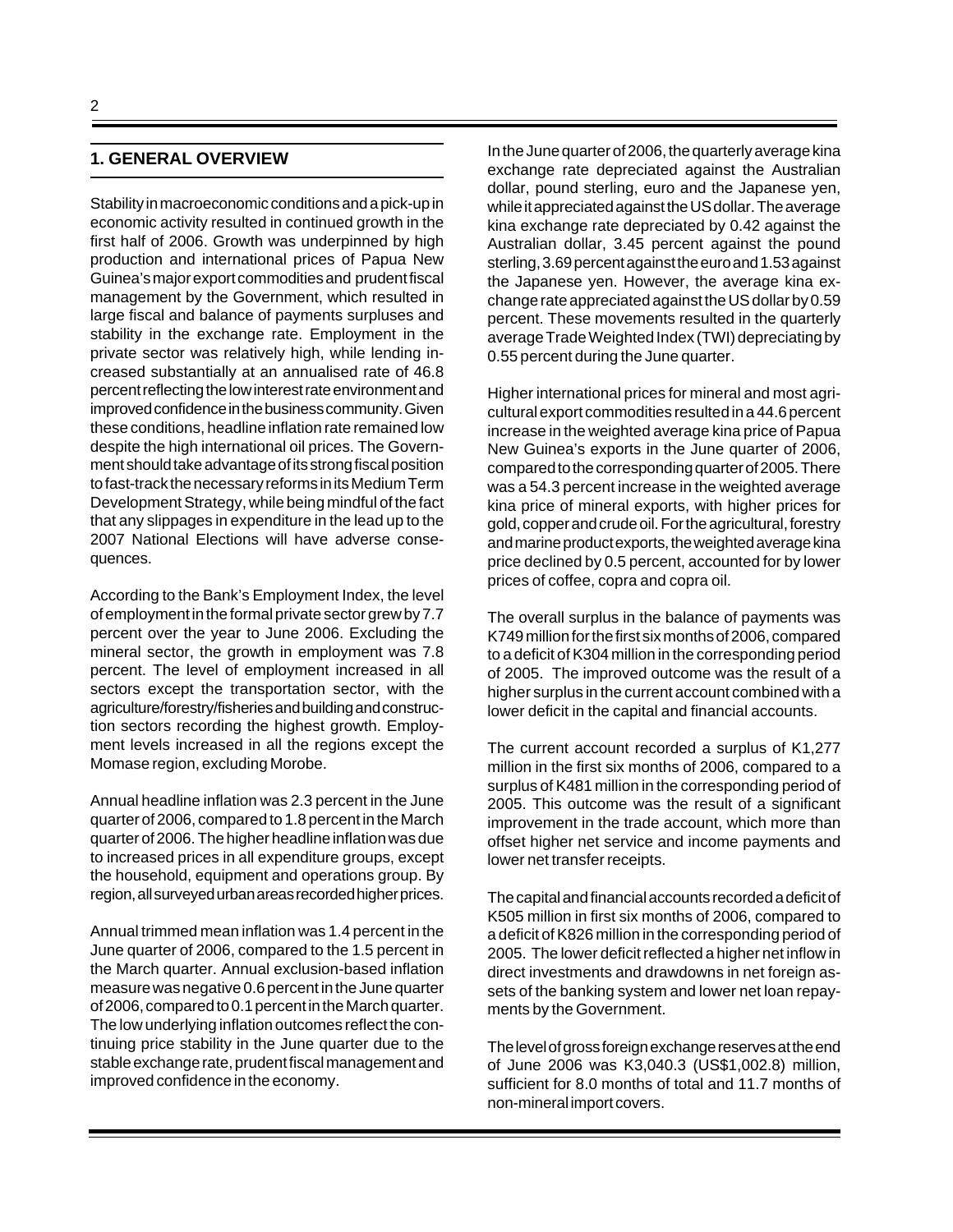The Bank of Papua New Guinea maintained a neutral monetary policy stance during the June quarter of 2006. As a result, the Kina Facility Rate (KFR) was kept unchanged at 6.0 percent. The dealing margin for the Repurchase Agreements (Repos) was reduced by 1.0 percent in aggregate to 200 basis points on both sides of the KFR in order to realign domestic interest rates to the official rate and to maintain positive real interest rates. Other domestic interest rates were relatively stable during the quarter.

The Bank continued to utilise its Open Market Operation (OMO) instruments in the conduct of monetary policy over the June quarter of 2006. Given the Government's retirement of its maturing Treasury bills, the Bank issued additional Central Bank Bills (CBB) and utilised Reverse Repos to manage liquidity. Interbank borrowing was moderate given the high level of liquidity among banks. The Cash Reserve Requirement (CRR) and the Minimum Liquid Assets Ratio (MLAR) of commercial banks were maintained at 3.0 percent and 25.0 percent, respectively, over the June quarter.

The average level of broad money supply (M3\*) increased by 9.0 percent in the June quarter of 2006, compared to an increase of 4.0 percent in the March quarter of this year. The outcome was due to increases of 17.6 percent in average net credit to the Central Government, 13.2 percent in average net private sector credit and 7.0 percent in average net foreign assets of the depository corporations. Net domestic credit outstanding, excluding advances to the Central Government and outstanding loans under the Government's Agricultural export commodity support scheme increased by 14.1 percent in the June quarter of 2006, compared to 7.0 percent in the March quarter of this year.

Total domestic credit extended by depository corporations to the private sector, public non financial corporations, Provincial and Local Governments, and other financial corporations, increased by K329.8 million to K2,723.6 million in the June quarter of 2006, compared to an increase of K152.7 million during the first quarter of 2006. Growth in lending was mainly influenced by an increase of K339.2 million to the private sector, in particular to the building and construction, transport and communication, fisheries and forestry sectors, as well as to other business and household sector. The annualised growth in domestic credit, excluding Central Government and advances under the price support schemes was 48.8 percent in the first half of 2006.

Preliminary estimates of the fiscal operations of the National Government over the six months to June 2006 showed an overall surplus of K327.7 million, compared to a surplus of K192.1 million in the corresponding period of 2005. This represents 2.1 percent of nominal GDP. The surplus resulted from higher revenue, which more than offset an increase in expenditure.

Total revenue, including foreign grants during the first six months of 2006 was K2,280.7 million, 23.8 percent higher than the receipts collected in the corresponding period of 2005. This represents 48.1 percent of the budgeted revenue for 2006. The increase was attributed to higher collections in most categories of revenue, which more than offset lower grants.

Total expenditure over the six months to June 2006 was K1,953.0 million, 18.4 percent higher than in the corresponding period in 2005, and represents 40.4 percent of the budgeted expenditure for 2006. The increase was due to higher recurrent and development expenditures, combined with higher interest payments.

As a result of these developments in revenue and expenditure, the Government recorded a surplus of K327.7 million in the first six months of 2006. The budget surplus was used to make net overseas and domestic loan repayments of K89.4 million and K238.3 million, respectively.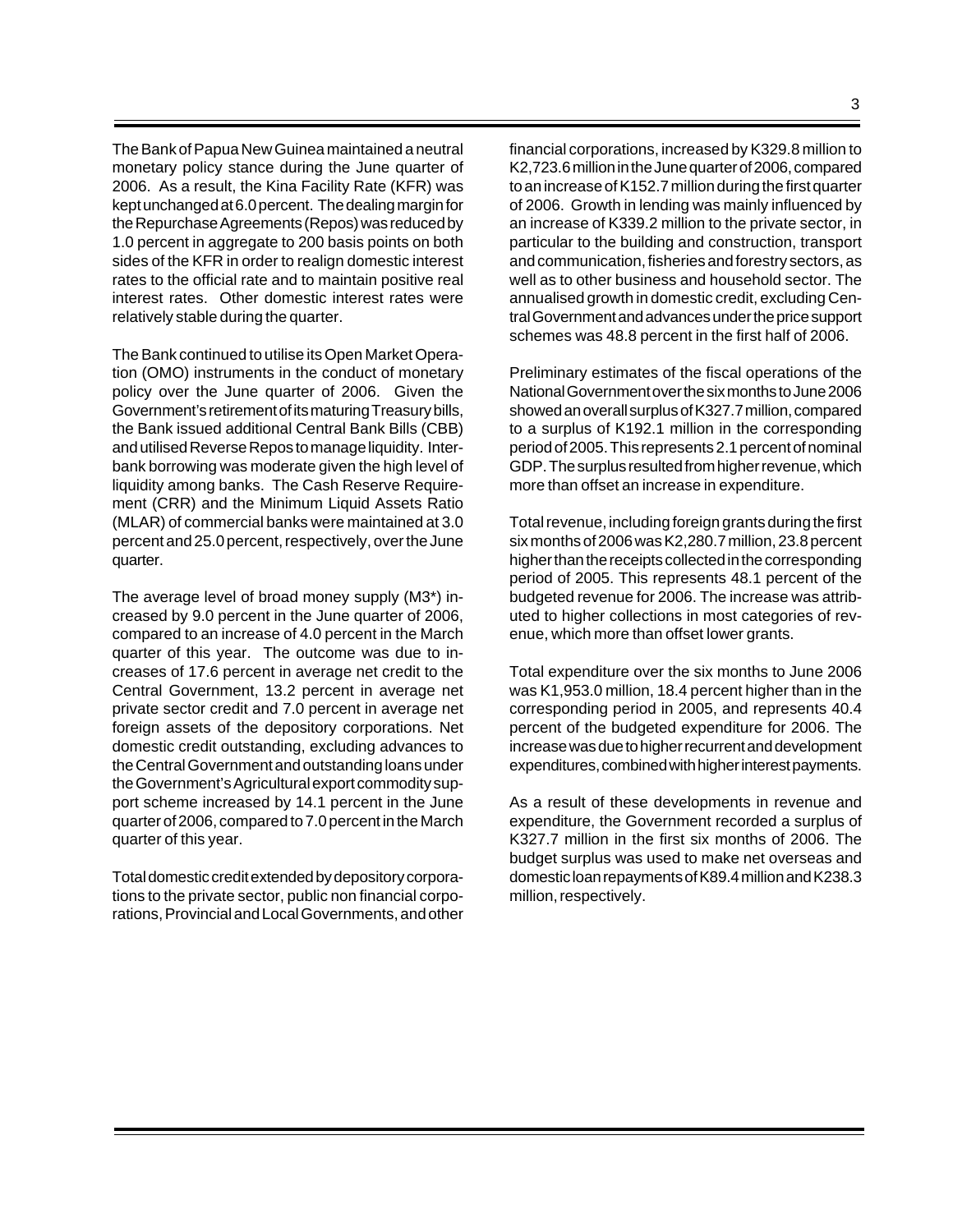## **2. INTERNATIONAL DEVELOPMENTS**

World economic growth as measured by real Gross Domestic Product (GDP) is expected to increase slightly in 2006, compared to 2005. In the International Monetary Fund's (IMF) latest World Economic Outlook (WEO) in April 2006, real GDP growth of 4.9 percent is projected for 2006, easing to 4.7 percent in 2007. Growth was broad based in 2005 and is expected to continue in 2006 across the major economies and regions, with the United States (US) and developing Asia, particularly China, being the main driving forces. The economic expansion in Japan is also gaining momentum. The recovery in the Euro zone is improving despite weak domestic demand, while growth in the emerging economies like China, India and Russia remains strong. However, the risks to the global financial system in 2006 would stem from higher interest rates and inflation, deterioration in the credit quality of various debtors, and a sudden unwinding of global trade imbalances.

In April, the finance ministers and central bank governors of the major industrialised countries (G7) met in Washington, D.C., for the Spring Meeting of the IMF's International Monetary and Financial Committee (IMFC). The meeting focused on the risks of global imbalances and high oil prices and agreed to mandate the IMF to negotiate between countries with the largest trade imbalances. Its goal will be to secure agreements to reform economic and exchange rate policies to close trade gaps and prevent a global financial crisis. The G7 countries also stepped up pressure on oil producing countries to be transparent on their oil reserves and increase investment in production and refining capacity.

Also in April, the G7 ministers met in New York with the United Nations (UN) Economic and Social Council (ECOSOC), the IMF, the World Bank and the World Trade Organisation (WTO) on trade and development issues. The meeting reviewed the progress in implementing the Monterrey Consensus on financing for development and the outcomes of the 2005 UN World Summit. While it was noted that the 2005 UN Summit had advanced development efforts worldwide, including on aid and debt relief, member states pledged to adopt by end of 2006 a comprehensive national development plan to achieve the Millennium Development Goals (MDGs).

In May, trade ministers from Australia, Japan, US and Brazil, and the WTO met in Geneva, Switzerland to restart the stalled world trade negotiations. The WTO meeting scheduled for 30th April 2006 was aborted due to disagrement on key issues regarding agriculture subsidies, tariffs and market access. They reached an understanding that any substantial cut in domestic agriculture subsidies and industrial tariffs must be complemented with substantial improvements in market access of sensitive products in developed countries.

Also in May, leaders of the Asian nations met in Tokyo, Japan to discuss issues on peace and stability, increased economic integration and future direction of the region. They noted that tensions between Japan and China about their military history and resource boundaries threaten stability in the region and urged them to resolve their differences.

In June, members of the Organisation of the Petroleum Exporting Countries (OPEC) met in Caracas, Venezuela to discuss the current oil production levels and high oil prices. The OPEC rejected calls by Venezuela to cut oil production, claiming that a reduction in production will lead to further price increases which would seriously threaten world growth and stability. OPEC noted that while production by the cartel is near full-capacity, their members were now making new investments to improve and expand existing production facilities as well as increasing exploration for new oil fields.

Also in June, the IMF approved a US\$119 million loan for Afghanistan under the Poverty Reduction and Growth Facility. The IMF noted the country's strong economic performance and implementation of key structural reforms under an IMF program amid continuing violence and turmoil.

In the US, real GDP grew by 3.5 percent over the year to June 2006, compared to 3.6 percent over the corresponding period in 2005. The slow down in the US was mainly due to uncertainties with its large fiscal and current account deficits.

Industrial production increased by 4.5 percent over the year to June 2006, compared to an increase of 3.9 percent over the year to June 2005. Retail sales increased by 3.4 percent over the year to June 2006, compared to an increase of 3.9 percent over the year to June 2005.The unemployment rate was 4.6 percent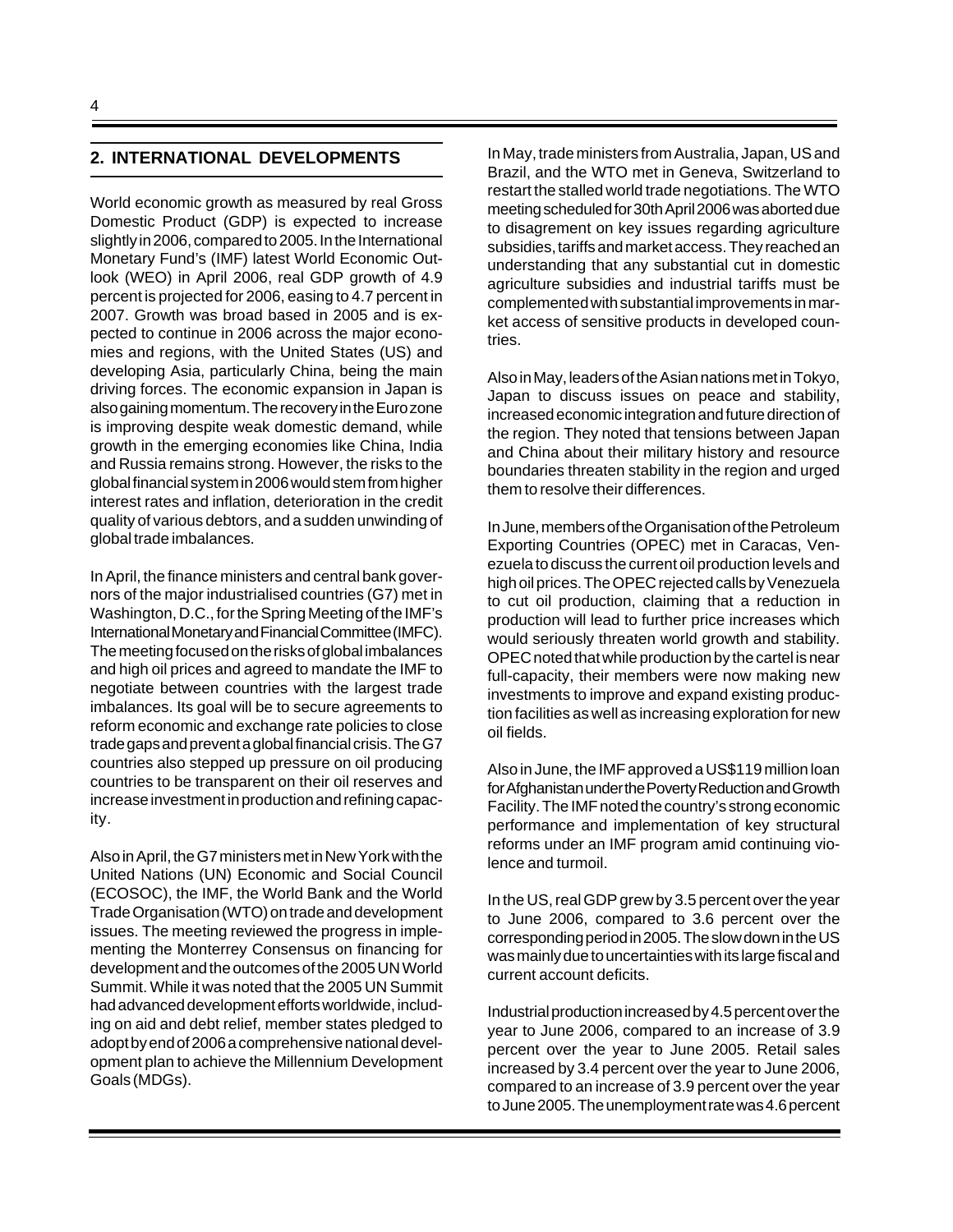5

in June 2006, compared to 5.0 percent in June 2005.

Consumer prices rose by 4.3 percent over the year to June 2006, compared to an increase of 2.5 percent over the year to June 2005.Broad money supply increased by 4.8 percent over the year to June 2006, compared to an increase of 4.8 percent over the year to June 2005. Given the increase in inflationary pressure, the US Federal Reserve Board further tightened monetary policy in the second quarter of 2006, increasing the federal funds rate twice by 25 basis points from 4.75 percent at end of March 2006 to 5.25 percent by June 2006.

The trade deficit was US\$830.2 billion over the year to June 2006, compared to a deficit of US\$723.4 billion over the year to June 2005. The higher deficit reflected strong demand for imported consumer goods and petroleum products. A significant portion of this trade imbalance was between the OPEC member countries and China.

In Japan, real GDP grew by 2.0 percent over the year to June 2006, compared to an increase of 1.4 percent over the year to June 2005.The growth reflected a pickup in investment spending and strong export performance.

Industrial production increased by 5.0 percent over the year to June 2006, compared to an increase of 0.2 percent over the year to June 2005. The increase reflected higher production of cars and machinery for export**.** Retail sales decreased by 0.6 percent over the year to June 2006, compared to an increase of 3.1 percent over the year to June 2005.The unemployment rate was 4.2 percent in June 2006, the same as in June 2005.

Consumer prices increased by 1.0 percent over the year to June 2006, compared to a decrease of 0.5 percent over the year to June 2005.Broad money supply increased by 1.2 percent over the year to June 2006, compared to an increase of 1.7 percent over the year to June 2005. The Bank of Japan maintained its zero interest rate policy in the second quarter of 2006.

The current account surplus was US\$164.5 billion over the year to June 2006, compared to a surplus of US\$113.2 billion over the year to June 2005. The surplus mainly reflected strong exports and large remittances of profits by Japanese companies from overseas.

In the Euro area, real GDP grew by 2.4 percent over the year to June 2006, its fastest pace since 2000, compared to an increase of 1.1 percent in the corresponding period in 2005. Germany and Spain grew at around the same rate as the whole Euro area, while France and Italy grew slightly lower.

Industrial production increased by 4.3 percent over the year to June 2006, compared to an increase of 0.3 percent over the year to June 2005.This was reflected by the growth in the Euro zone manufacturing sector boosted by domestic demand.The strong manufacturing purchasing managers' index (PMI) of 57.7 in June highlighted the strength of the industrial recovery, the highest since August 2000. Retail sales increased by 1.5 percent over the year to June 2006, compared to an increase of 0.9 percent over the year to June 2005 reflecting a recovery in consumer spending. The unemployment rate for the 12-nation group decreased to 7.8 percent in June 2006 from 8.6 percent in June 2005. The decline in the unemployment rate reflected a broadening of the economic recovery in the Euro area, with Germany the largest economy taking the lead.

Consumer prices in the Euro area rose by 2.5 percent over the year to June 2006, compared to an increase of 2.1 percent over the year to June 2005. Broad money supply increased by 8.5 percent over the year to June 2006, compared to an increase of 7.5 percent over the year to June 2005.The European Central Bank (ECB) maintained its benchmark Refinancing Rate at 2.75 percent over the first half of 2006 following the last increase in December 2005.

In Germany, real GDP grew by 2.4 percent in the year to June 2006, compared to an increase of 0.6 percent over the year to June 2005**.** The growth was mainly due to strong exports, high domestic demand and increased business investment.

Industrial production increased by 4.5 percent over the year to June 2006, compared to an increase of 2.8 percent over the year to June 2005. The increase mainly reflected higher manufacturing activity to meet both domestic and export demands**.** Retail sales declined by 0.4 percent over the year to June 2006, compared to an increase of 1.9 percent over the year to June 2005 due to lower consumer spending. The unemployment rate was 10.9 percent in June 2006, compared to 11.9 percent in June 2005.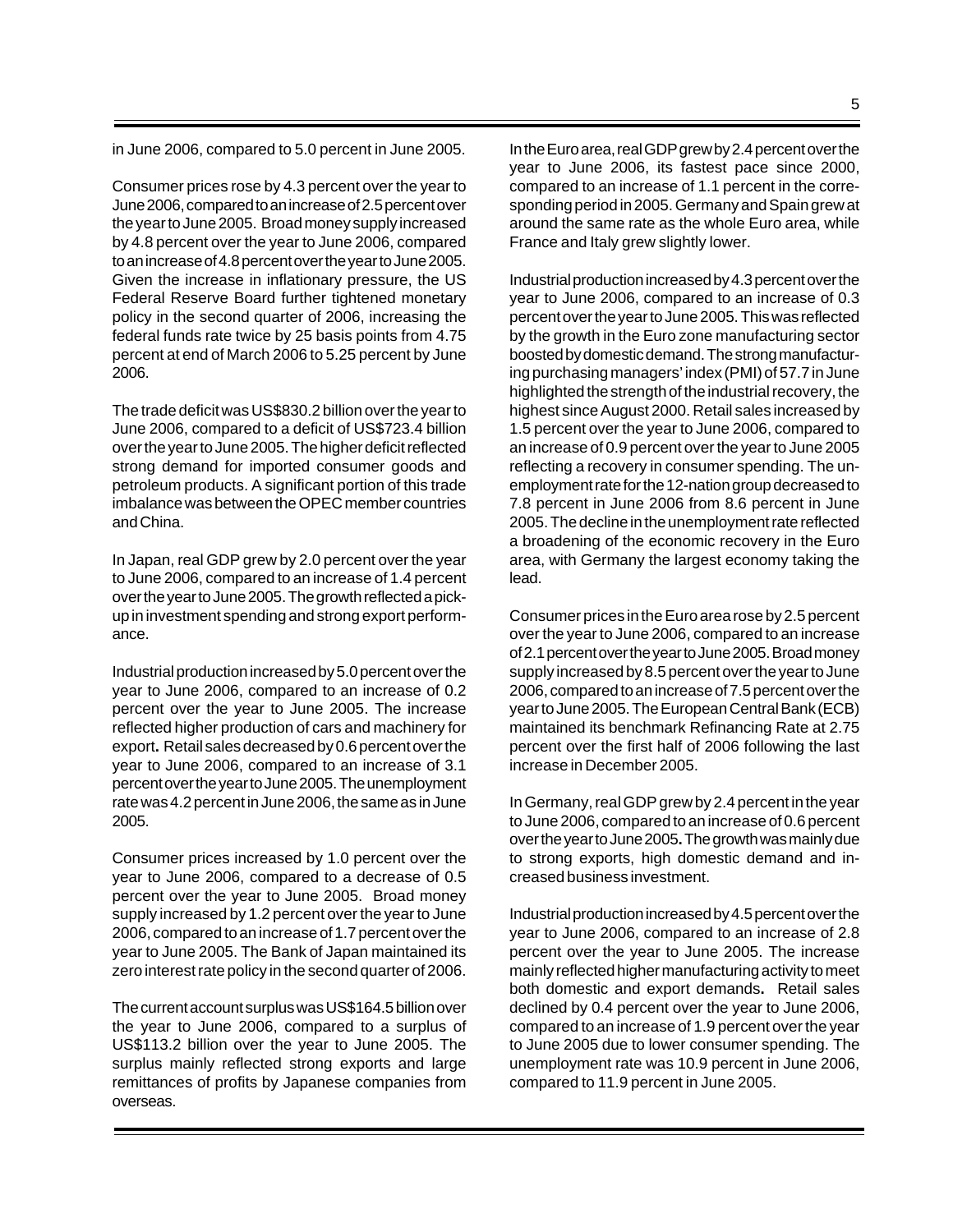Consumer prices increased by 2.0 percent over the year to June 2006, compared to an increase of 1.8 percent over the year to June 2005. Despite the high energy prices, little seems to be generated into the inflation outcome.

The current account surplus was US\$106.2 billion over the year to June 2006, compared to a surplus of US\$108.5 billion over the year to June 2005. The large surplus was associated with a strong and competitive export sector.

In the United Kingdom (UK), real GDP increased by 2.6 percent over the year to June 2006, compared to an increase of 1.7 percent in the year to June 2005. The increase reflected strong growth in the manufacturing and services sectors, a surge in consumer demand supported by the growth in labour income and moderate recovery in investment.

The Government unveiled a package of pension reforms to rebuild Britain's private savings culture. The Government intend to double the value of the state pension over 40 years, to be paid for by a rise in the pension age from 65 to 68 by 2046 and set up a new low-cost national pension savings scheme for employees with no pension plan.

Industrial production decreased by 0.7 percent over the year to June 2006, compared to a decline of 1.9 percent over the year to June 2005. Retail sales increased by 3.6 percent over the year to June 2006, compared to an increase of 1.7 percent over the year to June 2005.The unemployment rate was 5.5 percent in June 2006, compared to 4.8 percent in June 2005.

Consumer prices increased by 2.5 percent over the year to June 2006, compared to an increase of 2.0 percent over the year to June 2005. Broad money supply increased by 13.7 percent over the year to June 2006, compared to an increase of 11.0 percent over the year to June 2005. In spite of the high oil prices, there was little inflationary pressure. As a result, the Bank of England maintained its benchmark Repo Rate at 4.50 percent in the June quarter of 2006.

The trade deficit was US\$132.1 billion over the year to June 2006, compared to a deficit of US\$111.2 billion over the year to June 2005. The deterioration in the trade account reflected a sharp rise in import growth and higher costs of imported goods and services.

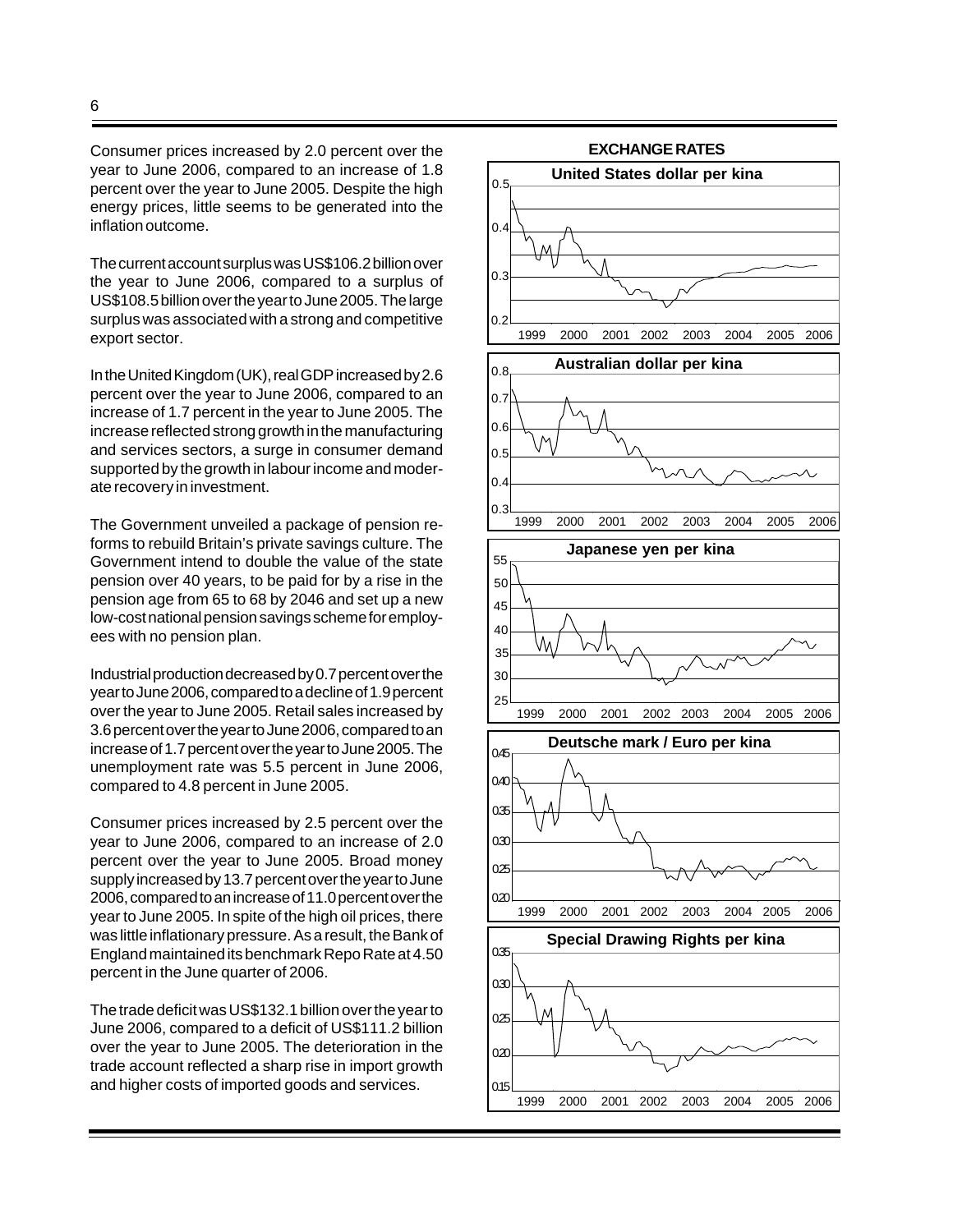In Australia, real GDP increased by 1.9 percent over the year to June 2006, compared to an increase of 2.6 percent in the year to June 2005. The growth was associated with high commodity prices, strong domestic demand and improved business confidence combined with healthy corporate profits.

In May, the Government announced its Federal Budget with tax cuts, boost in family benefits and increased spending on roads, defence and border protection. Whilst the budget aims to keep interest rates low and avoid pressure on inflation, concerns have been raised that the tax cuts and increased family benefits could fuel consumer spending and put further pressure on interest rates.

Retail sales increased by 3.6 percent over the year to June 2006, compared to an increase of 1.6 percent over the year to June 2005. The increase was a result of strong consumer spending.The unemployment rate was 4.9 percent in June 2006, compared to 5.0 percent in June 2005.

Consumer prices increased by 4.0 percent over the year to June 2006, compared to an increase of 2.5 percent over the year to June 2005.The increase was mainly associated with higher petrol prices, food and construction costs combined with increased domestic demand which enabled businesses to pass on the cost to consumers.Broad money supply increased by 9.6 percent over the year to June 2006, compared to an increase of 10.6 percent over the year to June 2005. Inflationary pressure from high energy costs, house prices and tight labour market resulted in the Reserve Bank of Australia raising its cash rate from 5.50 percent to 5.75 percent in the June quarter of 2006.

The current account deficit was US\$41.0 billion over the year to June 2006, compared to a deficit of US\$43.1 billion over the year to June 2005. The improvement in the trade deficit was due to strong export performance mainly reflecting high commodity prices.

During the June quarter of 2006, the US dollar depreciated against all the major currencies. The quarterly average US dollar exchange rate depreciated by 0.97 percent against the Australian dollar, 4.48 percent against the Euro, 1.10 percent against the Japanese yen and 4.18 percent against the pound sterling. The depreciation was mainly due to concerns about the sustainability of the US current account and budget

deficits combined with lack of business confidence as investors moved away from US dollar denominated assets.

In the June quarter of 2006 the kina depreciated against the Australian dollar, pound sterling, euro and the Japanese yen, while it appreciated against the US dollar. The average kina exchange rate depreciated by 0.42 percent against the Australian dollar, 3.45 percent against the pound sterling, 1.53 percent against the yen and 3.69 against the euro. However, the average kina exchange rate appreciated against the US dollar by 0.59 percent. These movements resulted in the quarterly average Trade Weighted Index (TWI) depreciating by 0.55 percent during the June quarter.

## **3. Employment**

According to the Bank's Employment Index, the level of employment in the formal private sector, excluding mineral, grew by 4.0 percent in the June quarter of 2006, compared to the March quarter of 2006. By industry, all sectors increased, with the building and construction sector recording the highest growth. By region, the level of employment increased in all the regions except the Momase region. Over the year to June 2006, the level of employment increased by 7.8 percent.

In the retail and wholesale sectors, the level of employment increased by 2.0 percent in the June quarter of 2006, compared to the March quarter of 2006. The increase in the retail sector reflected expansion in the retail of building supplies and hardware materials in the Highlands region, as well as higher casual employment. The growth also reflected increased activity in the mining sector. In the wholesale sector, the increase was due to expansion of activity, the coffee and beche-de-mer harvesting seasons and higher demand for groceries and hardware supplies. Over the year to June 2006, the level of employment increased by 6.6 percent.

In the manufacturing sector, the level of employment increased by 2.7 percent in the June quarter of 2006, compared to the March quarter of 2006. The increase was due to the coffee season, higher production and expansion of operations by a fish cannery and a fishing company, increased production for drinks, canned meat and biscuits, and higher casual employment.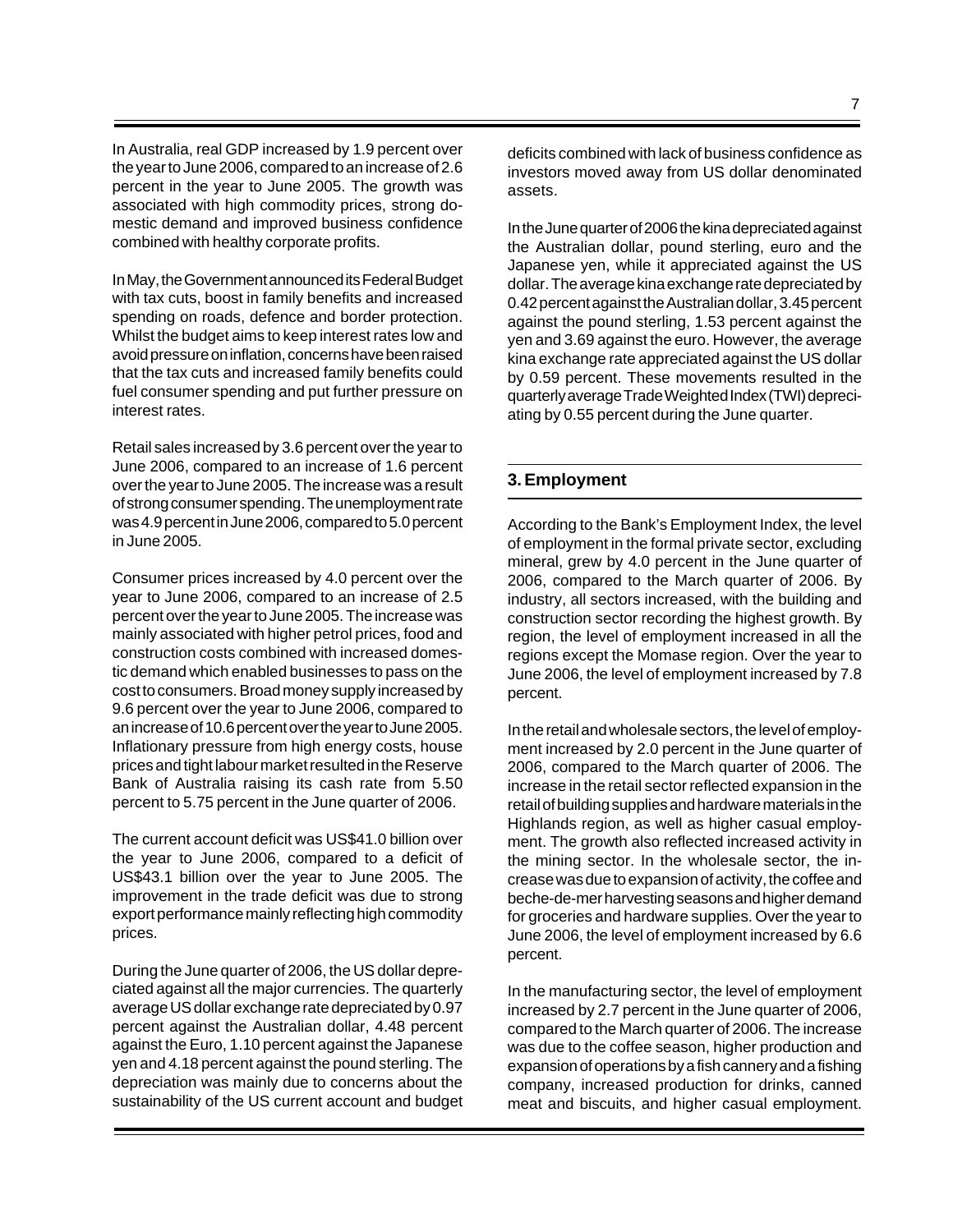Expansion of printing work to Lae by a newspaper also contributed to the increase. Over the year to June 2006, the level of employment increased by 3.0 percent.

In the building and construction sector, the level of employment increased by 17.2 percent in the June quarter of 2006, compared to the March quarter of 2006. The increase reflected higher casual employment and on-going projects in NCD and Lae, a donorfunded project in the Islands region, and a marketredevelopment project in the Highlands region. Over the year to June 2006, the level of employment increased by 32.3 percent.

In the agriculture/forestry/fisheries sector, the level of employment increased by 3.2 percent in the June quarter of 2006, compared to the March quarter of 2006. The increase reflected higher casual employment for the coffee season, as well as increased employment for a new fish cannery. Higher employment for logging, rubber processing and palm oil companies also contributed to the increase. Over the year to June 2006, the level of employment increased by 9.0 percent.

In the financial/business and other services sector, the level of employment increased by 6.2 percent in the June quarter of 2006, compared to the March quarter of 2006. The increase reflected higher employment by security companies, hotels and restaurants, as well as expansion of operations to other centres. Over the year to June 2006, the level of employment increased by 7.8 percent.

In the transportation sector, the level of employment increased by 0.7 percent in the June quarter of 2006, compared to the March quarter of 2006. Higher casual employment, and increases by a helicopter company and a land transport company were offset by reduced employment by a third-level airline and a coastal shipping company. Over the year to June 2006, the level of employment declined marginally by 0.5 percent.

By region, employment increased in all regions except the Momase region. In the NCD, the level of employment increased by 3.9 percent in the June quarter of



2006, compared to the March quarter of 2006. The increase was in all sectors except the agriculture/ fisheries sector. The increase in the manufacturing sector reflected activity for furniture making, canned meat processing and biscuit manufacturing. Higher casual employment and new projects in the NCD, Morobe and Highlands regions contributed to the increase in the construction sector. Over the year to June 2006, the level of employment increased by 7.5 percent.

In the Southern region, the level of employment grew by 3.5 percent in the June quarter of 2006, compared to the March quarter of 2006. The increase was in all sectors except the retail sector. The increase in the agriculture/forestry/fisheries sector reflected activity by the palm oil, forestry and fishing companies. Higher casual employment for road works and engineering activity contributed to the increase in the construction sector. The harvesting of beche-de-mer and casual employment resulted in the increase in the wholesale sector, while higher employment by a shipping company led to the increase in the transportation sector. Increased employment by hotels and real estate companies contributed to the increase in the financial/ business and other services sector. Over the year to June 2006, the level of employment increased by 8.4 percent.

In the Highlands region, the level of employment grew by 12.5 percent in the June quarter of 2006, compared to the March quarter of 2006. Higher casual employment for the coffee season contributed to the increase

<sup>3</sup> The dotted vertical line indicates a break in series from 2002. See "For the Record" in the March 2003 QEB on page 31 and the September 2005 QEB on page 29.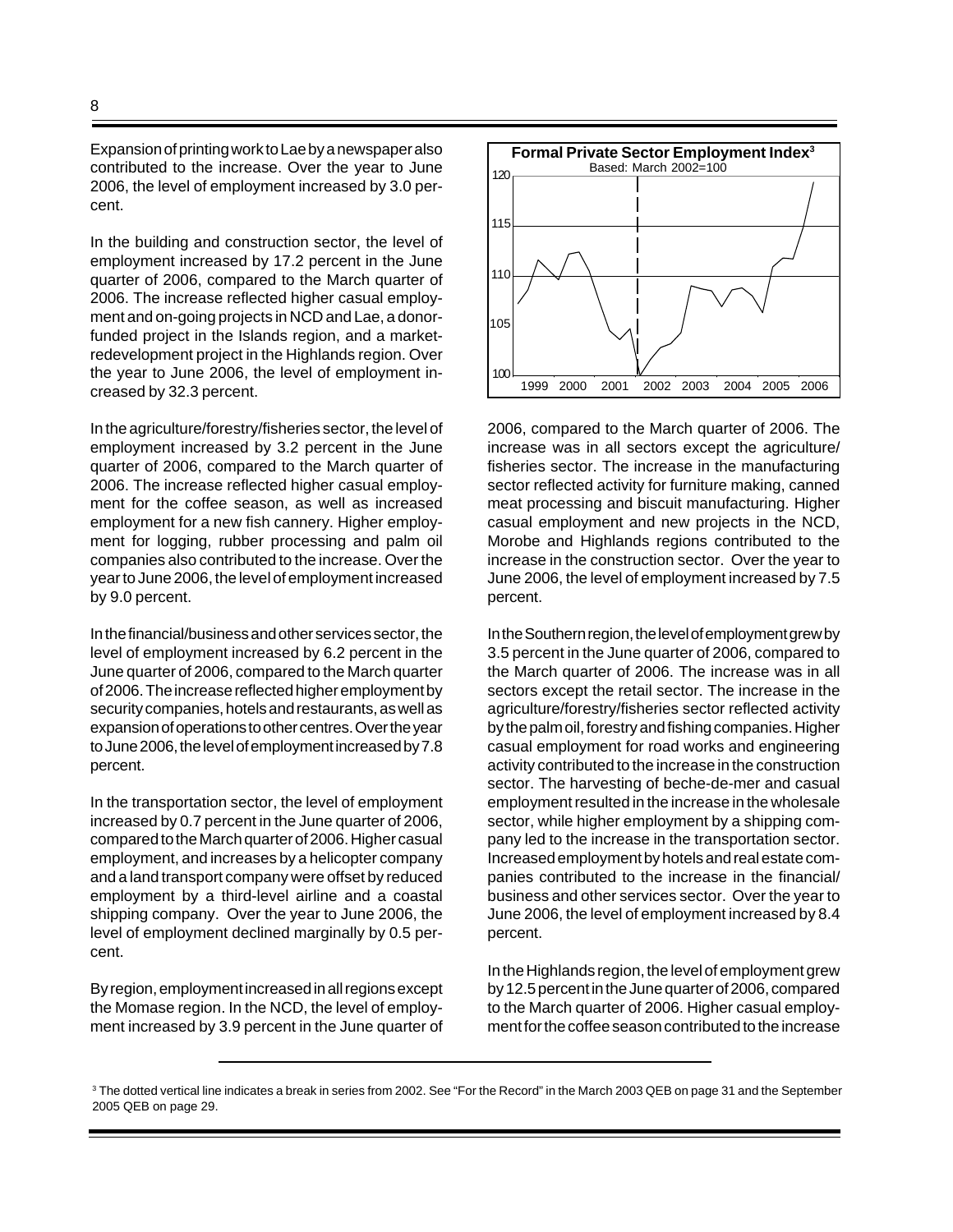in the agriculture, wholesale and manufacturing sectors. Over the year to June 2006, the level of employment increased by 17.8 percent.

In the Morobe region, the level of employment increased by 1.6 percent in the June quarter of 2006, compared to the March quarter of 2006. The increase in the agriculture/forestry/fisheries sector reflected employment for a new fish cannery and for coffee exporting companies. Higher casual employment and expansion of operations contributed to the increase in the retail/wholesale sector. The increase in the transportation sector was due to a road transportation company expanding its operations into the Southern region. Higher employment in the financial/business and other services reflected increased employment by hotels. Over the year to June 2006, the level of employment increased by 9.2 percent.

In the Islands region, the level of employment increased by 2.0 percent in the June quarter of 2006, compared to the March quarter of 2006. The increase was in all sectors except the manufacturing and transportation sectors. Higher employment in the retail/wholesale sector was due to the expansion of operations by a wholesale company, while higher casual employment contributed to the growth in the agriculture/forestry sector. Construction projects in other parts of the region and in the Southern region by Rabaul-based companies resulted in the increase in the building and construction sector. Higher employment by hotels and security firms contributed to the increase in the financial/business and other services sector. Over the year to June 2006, the level of employment increased by 6.3 percent.

In the Momase region, the level employment declined marginally by 0.1 percent in the June quarter of 2006, compared to the March quarter of 2006. The decline was in all the sectors except the manufacturing, retail/ wholesale and financial/business and other services sectors. The decline in the agriculture/forestry/fisheries sector reflected lower employment by forestry and fishing companies, while reduced employment by a third level airline contributed to the decline in the transportation sector. Lower employment by hotels resulted in the decline in the financial/business and other services sector. Over the year to June 2006, the level of employment declined by 2.9 percent.

## **4. CONSUMER PRICE INDEX**

The headline inflation rate, as measured by the Consumer Price Index (CPI), was 1.6 percent in the June quarter of 2006, compared to negative 3.8 percent in March 2006. The outcome was due to higher prices in all expenditure groups. By region all urban areas recorded increases in prices, except Lae and Rabaul. The annual headline inflation rate was 2.3 percent in the June quarter of 2006, compared to 1.8 percent in the March quarter of 2006.

The CPI for the 'Food' expenditure group increased by 3.0 percent in the June quarter of 2006, compared to a decline of 1.7 percent in the March quarter of 2006. The increase was driven by fruits and vegetables prices which increased by 15.3 percent during the June quarter. Cereals prices rose by 0.7 percent and meat and fish prices increased marginally by 0.2 percent. The group contributed 1.2 percentage points to the overall quarterly movement in the CPI.

The CPI for the 'Drinks, tobacco and betelnut' expenditure group increased by 0.2 percent in the June quarter of 2006, compared to a decline of 12.4 percent in the March quarter. The increase reflected higher cigarettes, tobacco and soft drink prices, which more than offset a decline in betelnut prices. The group contributed 0.4 percentage points to the overall quarterly movement in the CPI.

The CPI for the 'Clothing and footwear' expenditure group increased by 1.3 percent in the June quarter of 2006, compared to an increase of 1.4 percent in the March quarter of 2006. The rise was due to higher prices for materials, footwear, shirts, trousers and jeans. The group contributed 0.1 percentage points to the overall quarterly movement in the CPI.

The CPI for the 'Rents, council charges, fuel and power' expenditure group increased by 1.3 percent in the June quarter of 2006, compared to an increase of 3.9 percent in the March quarter. The rise was driven by higher prices of fuel and power, which more than offset a decline in council charges. The group contributed 0.1 percentage points to the overall quarterly movement in the CPI.

The CPI for the 'Household equipment and operations' expenditure group increased by 2.3 percent in the June quarter of 2006, compared to a fall of 3.7 percent in the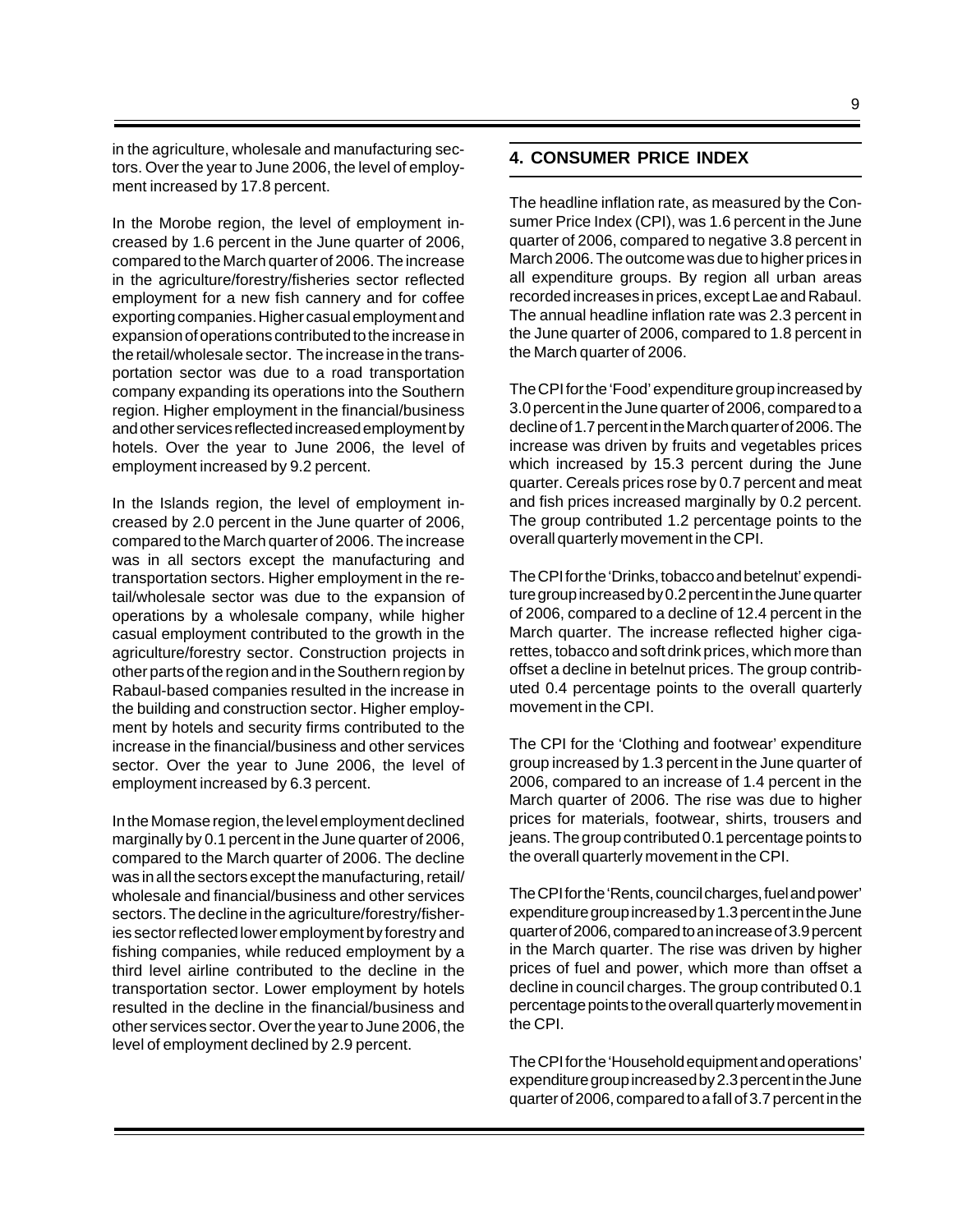

March quarter. The increase was due to higher prices for durable, semi-durable and non-durable goods. The group contributed 0.1 percentage points to the overall quarterly movement in the CPI.

The CPI for the 'Transport and communication' expenditure group increased by 0.5 percent in the June quarter of 2006, compared to an increase of 1.0 percent in the March quarter. Higher prices for motor vehicle operations more than offset lower prices for motor vehicle purchases. There were no changes in airline, PMV and taxi fares and telephone and postal charges. The group contributed 0.1 percentage points to the overall quarterly movement in the CPI.

The CPI for the 'Miscellaneous' expenditure group increased by 0.7 percent in the June quarter of 2006, compared to an increase of 0.2 percent in the March quarter. The marginal increase was the result of higher prices for entertainment, cultural items and medical and health care. The group contributed 0.1 percentage points to the overall quarterly movement in the CPI.

By urban areas, all surveyed centres recorded increases in the June quarter of 2006 except for Lae and Rabaul. Prices in Port Moresby and Goroka increased by 1.3 percent in the June quarter, compared to declines of 5.5 and 3.9 percent respectively in the March quarter of 2006. In Madang, prices increased by 0.8 percent in the June quarter of 2006, following a decline of 5.0 percent in the March quarter. The increase in Port Moresby and Madang reflected higher prices in all expenditure groups except the drinks, tobacco and betelnut group. In Goroka, higher prices for fruits and vegetables, other food items, soft drinks, betelnut, petrol, kerosene, motor vehicle purchase and other expenditure items contributed to the increase. In Lae, prices declined by 0.2 percent in the June quarter of 2006 after a decline of 2.0 percent in the March quarter. In Rabaul, prices fell by 0.1 percent in the June quarter of 2006 following an increase of 2.1 percent in the March quarter.

The exclusion-based inflation measure was 0.9 percent in the June quarter of 2006, compared to 0.3 percent in the March quarter. Trimmed mean inflation was 0.7 percent in the June quarter of 2006, compared to zero percent in the March quarter.

## **5. EXPORT COMMODITIES REVIEW**

The total value of merchandise exports in the June quarter of 2006 was K3,551 million, 43.8 percent higher than in the corresponding quarter of 2005. Higher export values were recorded for gold, copper, crude oil, cocoa, rubber, logs, marine products and other nonmineral export receipts, while there were declines in the export values of coffee, palm oil, copra oil, copra, tea and refined petroleum products. Mineral export receipts, excluding crude oil, were K2,103 million and accounted for 59.2 percent of total merchandise exports in the June quarter of 2006, compared to K1,200 million or 48.6 percent in the corresponding quarter of 2005. Crude oil exports totalled K912.4 million and accounted for 25.7 percent of total merchandise exports in the June quarter of 2006, compared to K682.3 million or 27.6 percent in the corresponding quarter of 2005.

The value of agricultural, marine products, and other non-mineral exports, excluding forestry and refined petroleum product exports was K351.9 million and accounted for 9.9 percent of total merchandise exports in the June quarter of 2006, compared to K417.7 million or 16.9 percent in the corresponding quarter of 2005. Forestry product exports were K122.1 million and accounted for 3.4 percent of total merchandise exports in the June quarter of 2006, compared to K106.6 million or 4.3 percent in the corresponding quarter of 2005. Refined petroleum product exports were K61.9 million and accounted for 1.7 percent of total merchandise exports in the June quarter of 2006, compared to K62.0 million or 2.5 percent in the corresponding quarter of 2005.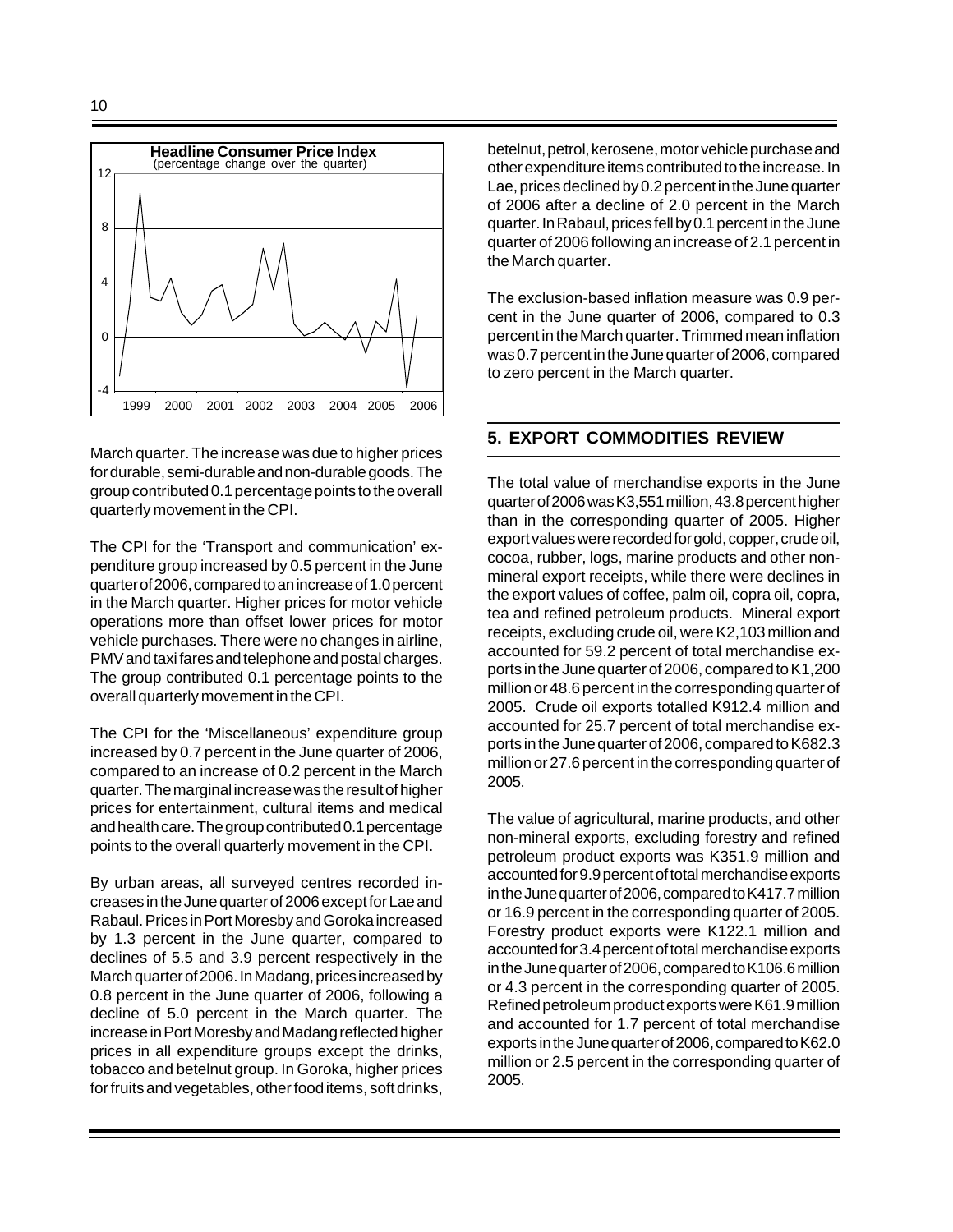The weighted average price of Papua New Guinea's exports was 44.6 percent higher in the June quarter of 2006, compared to the corresponding quarter of 2005. There was a 54.3 percent increase in the weighted average price of mineral exports, with higher kina prices for gold, copper and crude oil. For the agricultural, forestry and marine product exports, the weighted average price declined by 0.5 percent and was accounted for by lower kina prices of coffee, copra and copra oil. Excluding logs, the weighted average price of agricultural and marine product exports declined by 1.8 percent in the June quarter of 2006, compared to the corresponding period of 2005. The lower kina export prices reflected declines in international prices combined with the appreciation of the kina against the US dollar.

## **Mineral Exports**

Total mineral export receipts were K3,015.4 million in the June quarter of 2006, compared to K1,882.3 million in the corresponding quarter of 2005. This outcome was due to the combined increase in export volumes and prices of copper and crude oil, and an increase in the price of gold, which more than offset the decline in export volumes.

The volume of gold exported in the June quarter of 2006 was 13.2 tonnes, a decline of 26.3 percent from the corresponding quarter of 2005. The decline was due to unfavourable weather conditions, which affected production at the Porgera and Tolukuma mines, combined with a temporary shut down of operations at the Lihir mine for maintenance. The average free on board (f.o.b.) price received for Papua New Guinea's gold exports was K55.9 million per tonne during the June quarter of 2006, an increase of 47.4 percent from the corresponding period of 2005. The average gold price at the London Metal Exchange increased by 48.2 percent to US\$624 per fine ounce in the June quarter of 2006, compared to the corresponding quarter of 2005. The price increase reflected higher demand for gold-based investments as investors considered gold attractive and safe form of investment as equity markets proved volatile and uncertainty surrounding the US dollar and other major currencies. The higher export price more than offset the decline in export volume resulting in an increase in export receipts by 8.7 percent to K737.5 million in the June quarter of 2006, from the corresponding quarter of 2005.

Copper export volumes increased by 39.1 percent to

68.6 thousand tonnes in the June quarter of 2006, compared to the corresponding quarter of 2005**.** The increase was due to higher production and shipment of copper ore by the Ok Tedi mine as a result of higher water levels at the Fly River. The average f.o.b. price of Papua New Guinea's copper exports increased by 89.1 percent to K19,695 per tonne in the June quarter of 2006, compared to the corresponding quarter of 2005. This outcome was mainly due to higher international prices resulting from lower stock levels at the London Metal Exchange, combined with higher demand from Asia, one of the major copper consuming regions. The combined increases in volume and price resulted in an increase in export receipts by 163.2 percent to K1,351.1 million in the June quarter of 2006, compared to the corresponding quarter of 2005.

Crude oil export volumes increased by 7.1 percent to 4,224.1 thousand barrels in the June quarter of 2006, compared to the corresponding quarter of 2005. The increase reflected higher production from the Kutubu, Moran and South East Mananda oil projects. This outcome more than offset declines from the Gobe Main and South East Gobe oil projects. The average export price of crude oil increased by 24.9 percent to K216 per barrel in the June quarter of 2006, compared to the corresponding quarter of 2005, due to higher international prices. The increase in international prices was due to higher global demand, especially by China and India, continued supply disruptions in Iraq and fears of attack on oil production in Saudi Arabia. The combined increases in volume and price resulted in an increase in export receipts by 33.7 percent to K912.4 million in the June quarter of 2006, compared to the corresponding quarter of 2005.

Exports receipts of refined petroleum products from the Napanapa Oil Refinery declined by 0.2 percent to K61.9 million in the June quarter of 2006, compared to the corresponding period in 2005.

## **Agriculture, Logs and Fisheries Exports**

Export prices of some agricultural export commodities increased in the June quarter of 2006, compared to the corresponding quarter of 2005. Cocoa prices increased by 0.6 percent, palm oil by 9.1 percent, tea by 9.8 percent, and rubber by 46.6 percent while coffee prices declined by 17.9 percent, copra by 19.5 percent and copra oil by 21.9 percent. The average export price of logs increased by 3.1 percent to K184 per cubic meter in the June quarter of 2006, compared to the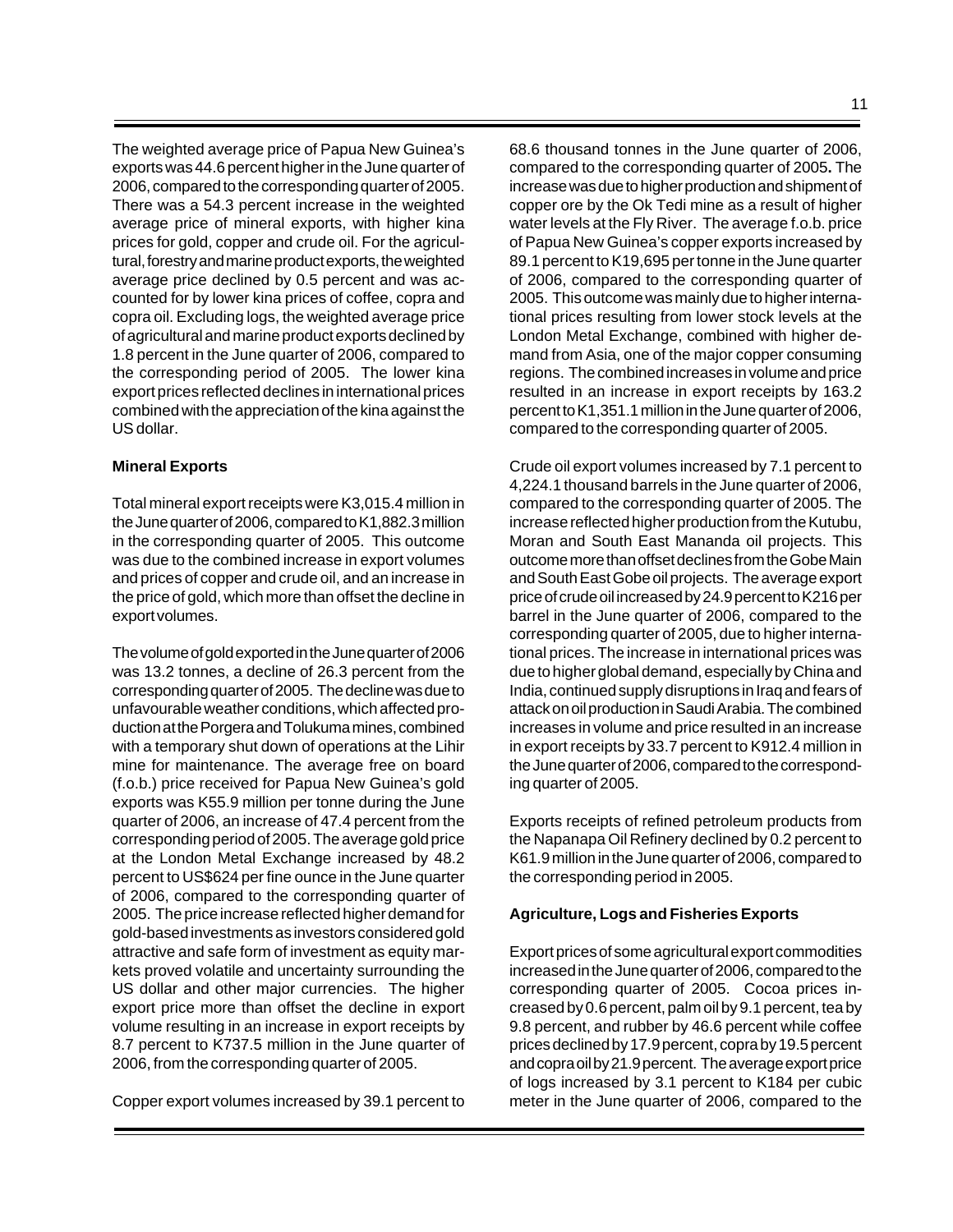corresponding quarter of 2005. The average export price of marine products increased by 57.5 percent in the June quarter of 2006, from the corresponding period in 2005. The net effect of these price movements was a 0.5 percent decline in the weighted average price of agricultural, forestry and marine product exports.

The volume of coffee exported declined by 4.7 percent to 16,100 tonnes in the June quarter of 2006, compared to the corresponding quarter of 2005. The decline was due to lower production attributed mainly to unfavourable weather conditions and deteriorating road infrastructure.The average export price of coffee declined by 17.9 percent to K5,925 per tonne in the June quarter of 2006, compared to the corresponding quarter of 2005. The decline was due to lower international prices reflecting an increase in world supply following higher output from Brazil and other major producing nations as a result of favourable weather conditions. The combined declines in volume and price resulted in a 21.7 percent decline in export receipts to K95.4 million in the June quarter of 2006, compared to the corresponding period in 2005.

The volume of cocoa exported increased by 13.6 percent to 11,700 tonnes in the June quarter of 2006, compared to the corresponding quarter of 2005. This outcome was due to higher production from Bougainville combined with favourable weather conditions in other major cocoa producing regions. The average export price of cocoa increased by 0.6 percent to K4,581 per tonne in the June quarter of 2006, compared to the corresponding period in 2005. The increase was due to higher international prices, as a result of lower supply in the world market. The combined increases in price and volume resulted in a 14.3 percent increase in export receipts to K53.6 million in the June quarter of 2006, compared to the corresponding period in 2005.

The volume of copra exported declined by 61.5 percent to 2,000 tonnes in the June quarter of 2006, compared to the corresponding quarter of 2005. The decline was attributed to lower production from the major copra producing regions as a result of unfavourable weather conditions. The average export price for copra declined by 19.5 percent to K650 per tonne in the June quarter of 2006, compared to the corresponding quarter of 2005. This outcome was due to lower international prices, resulting from an increase in production from the Philippines and Indonesia, the world's major copra producers. The combined declines in price and volume resulted in a 69.0 percent fall in export receipts to K1.3

#### **EXPORT COMMODITY PRICES**

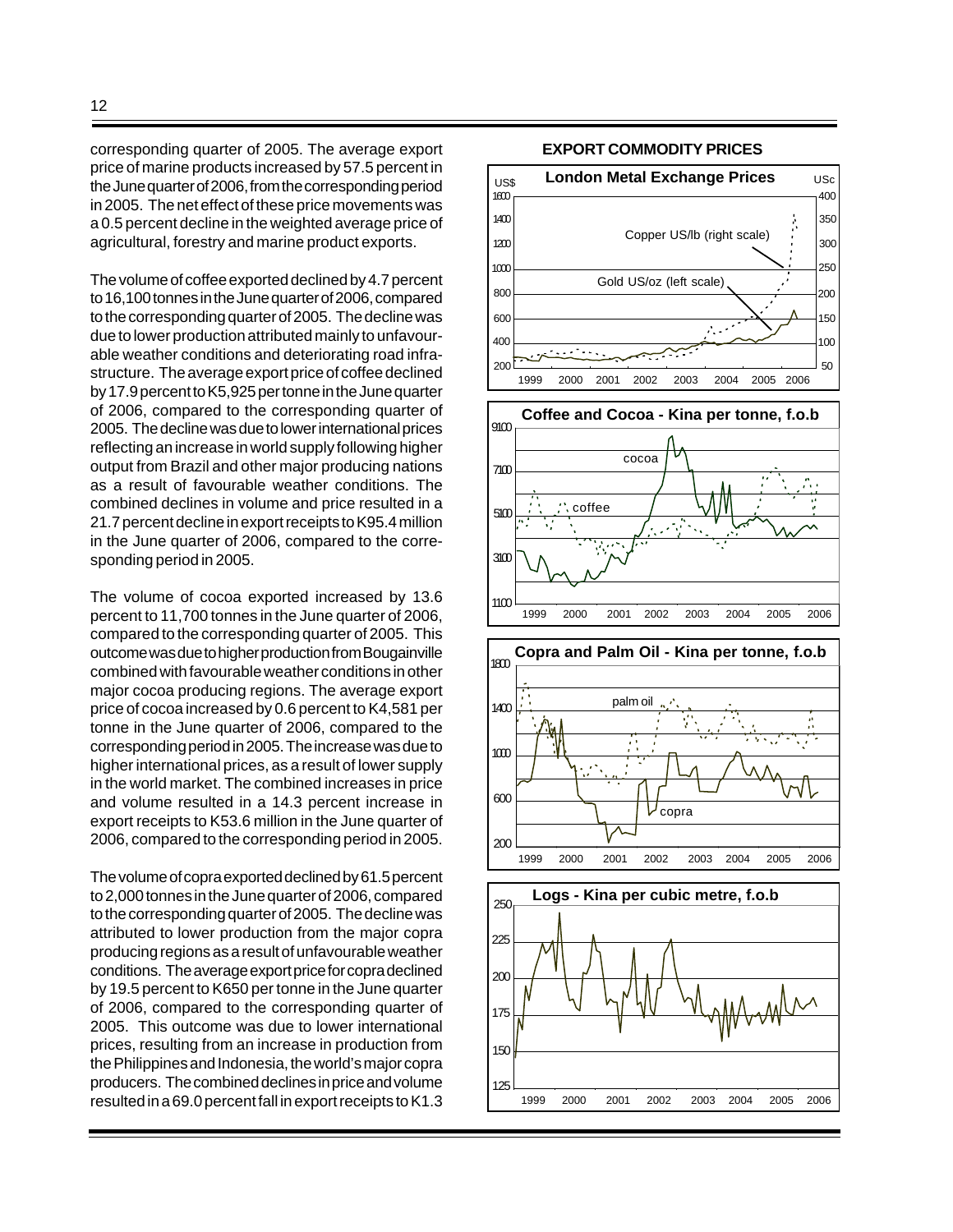million in the June quarter of 2006, compared to the corresponding period in 2005.

The volume of copra oil exported declined by 27.2 percent to 11,500 tonnes in the June quarter of 2006, compared to the corresponding period in 2005. The decline was primarily due to lower volume of copra sold to the domestic copra mills for processing. The average export price of copra oil declined by 21.9 percent to K1,478 per tonne in the June quarter of 2006, compared to the corresponding period in 2005. The decline in international prices was mainly due to increased supply in the world market resulting from higher copra production from the Philippines and Indonesia, two of the world's major copra producers. Declines in both price and volume resulted in lower export receipts by 43.1 percent to K17.0 million in the June quarter of 2006, compared to the corresponding period in 2005.

The volume of palm oil exported declined by 36.1 percent to 80,000 tonnes in the June quarter of 2006, compared to the corresponding period in 2005. The decline was due to lower production resulting from unfavourable weather conditions combined with lower shipments. The average export price of palm oil increased by 9.1 percent to K1,216 per tonne in the June quarter of 2006, compared to the corresponding quarter of 2005. The increase was attributed to higher international prices resulting from lower production from Malaysia and Indonesia, two of the world's leading producers. The decline in export volume more than offset the increase in export price and resulted in a 30.2 percent decline in export receipts to K97.3 million in the June quarter of 2006, compared to the corresponding period in 2005.

The volume of tea exported declined by 10.5 percent to 1,700 tonnes in the June quarter of 2006, compared to the corresponding period in 2005. The decline was due to lower production resulting from unfavourable weather conditions in the tea producing region. The average export price of tea increased by 9.8 percent to K3,235 per tonne in the June quarter of 2006, compared to the corresponding period in 2005. The decline in export volume more than offset the increase in export price and resulted in a 1.8 percent decline in export receipts to K5.5 million in the June quarter of 2006, compared to the corresponding period in 2005.

The volume of rubber exported declined by 23.1 percent to 1,000 tonnes in the June quarter of 2006,

compared to the corresponding period in 2005. The decline was attributed to unfavourable weather conditions combined with deteriorating road infrastructure. The average export price increased by 46.6 percent to K5,300 per tonne in the June quarter of 2006, compared to the corresponding period in 2005. The increase was due to higher international prices following lower supply in the world market. The increase in the export price of rubber more than offset the decline in export volume and resulted in an increase in export receipts by 12.8 percent to K5.3 million in the June quarter of 2006, compared to the corresponding period in 2005.

The volume of logs exported increased by 18.1 percent to 627.0 thousand cubic metres in the June quarter of 2006, compared to the corresponding period in 2005. This was attributed to higher production and shipment from major logging projects resulting from the lifting of moratorium on some logging projects, commencement of new projects and favourable weather conditions. The average export price of logs increased by 3.1 percent to K184 per cubic metre in the June quarter of 2006, compared to the corresponding period in 2005. This outcome was due to higher international prices reflecting lower supply of tropical hardwoods in the world market. The combined increases in export price and volume resulted in an increase in the export receipts by 21.7 percent to K115.4 million in the June quarter of 2006, compared to the corresponding period in 2005.

The value of marine products exported increased by 0.4 percent to K26.4 million in the June quarter of 2006, compared to the corresponding period in 2005. This outcome was a result of an increase in export price which more than offset a decline in export volume.

## **6. BALANCE OF PAYMENTS**

The overall surplus in the balance of payments for the first six months of 2006 was K749 million, compared to a deficit of K304 million in the corresponding period in 2005. This outcome was the result of a significant improvement in the current account surplus combined with a lower deficit in the capital and financial accounts.

The surplus in the current account was due to a significant improvement in the trade account, which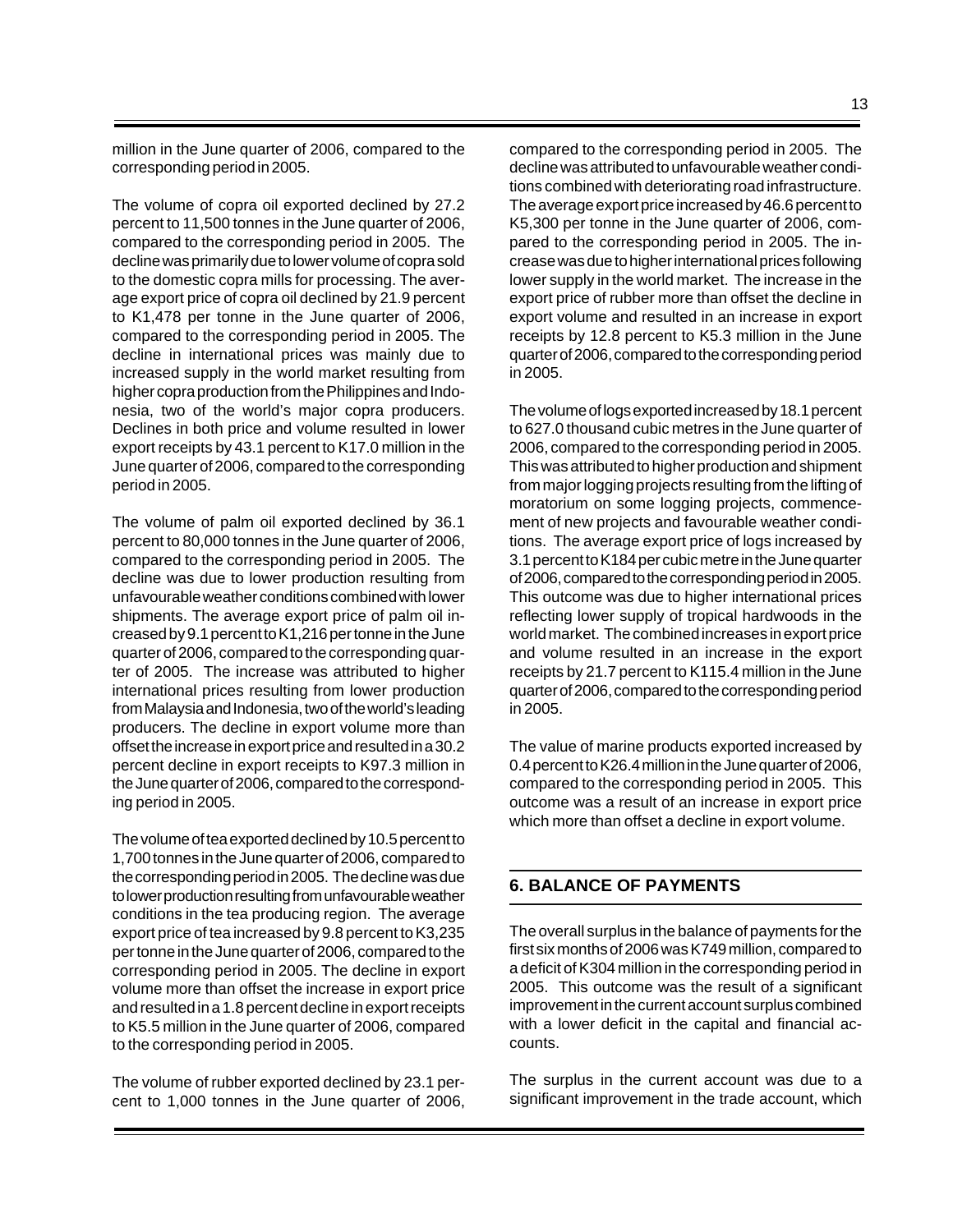more than offset higher net service and income payments and lower net transfer receipts.The improvement in the capital and financial accounts reflected lower loan repayments by the Government, increased direct investment inflows and drawdowns in net foreign assets of commercial banks. These more than offset increased investments in portfolio and financial derivative instruments combined with increased loan repayments by the private sector and a build up in foreign currency account balances of the mineral companies*.* During the first six months of 2006, the kina appreciated against the currencies of Papua New Guinea's major trading partners, compared to the corresponding period in 2005.

The trade account recorded a surplus of K3,786 million in the first six months of 2006, a significant increase of 69.5 percent from the corresponding period in 2005. The higher surplus was due to an increase in the value of merchandise exports, which more than offset an increase in the value of merchandise imports*.* The value of merchandise exports in the first six months of 2006 was K6,344 million, an increase of 34.0 percent from the corresponding period in 2005. The increase was attributed to higher values of gold, copper, crude oil, cocoa, rubber, logs, marine products and other non-mineral export receipts.

The value of merchandise imports increased by 2.3 percent to K2,558 million in the first six months of 2006, compared to the corresponding period in 2005. The increase was due to higher imports in all sectors. Imports by the mining sector increased by 24.3 percent to K496 million in the first half of 2006, compared the corresponding period of 2005.The increase reflected higher capital expenditures undertaken by all mines except the Porgera, Tolukuma and Kainantu gold mines. Petroleum sector imports increased by 20.3 percent to K213 million in first six months of 2006, compared to the corresponding period of 2005*.* The increase was due to higher capital expenditures, mainly reflecting continued drilling at the South East Mananda, Moran and Gobe oil fields. General imports increased by 1.3 percent to K1,849 million in the first six months of 2006, compared to the corresponding period in 2005.

The deficit in the services account was K1,544 million in the first half of 2006, an increase of 10.4 percent from the corresponding period in 2005. The higher deficit



4 The dotted vertical lines indicate a break in series from 2002. See "For the Record" in the March 2002 QEB on page 29.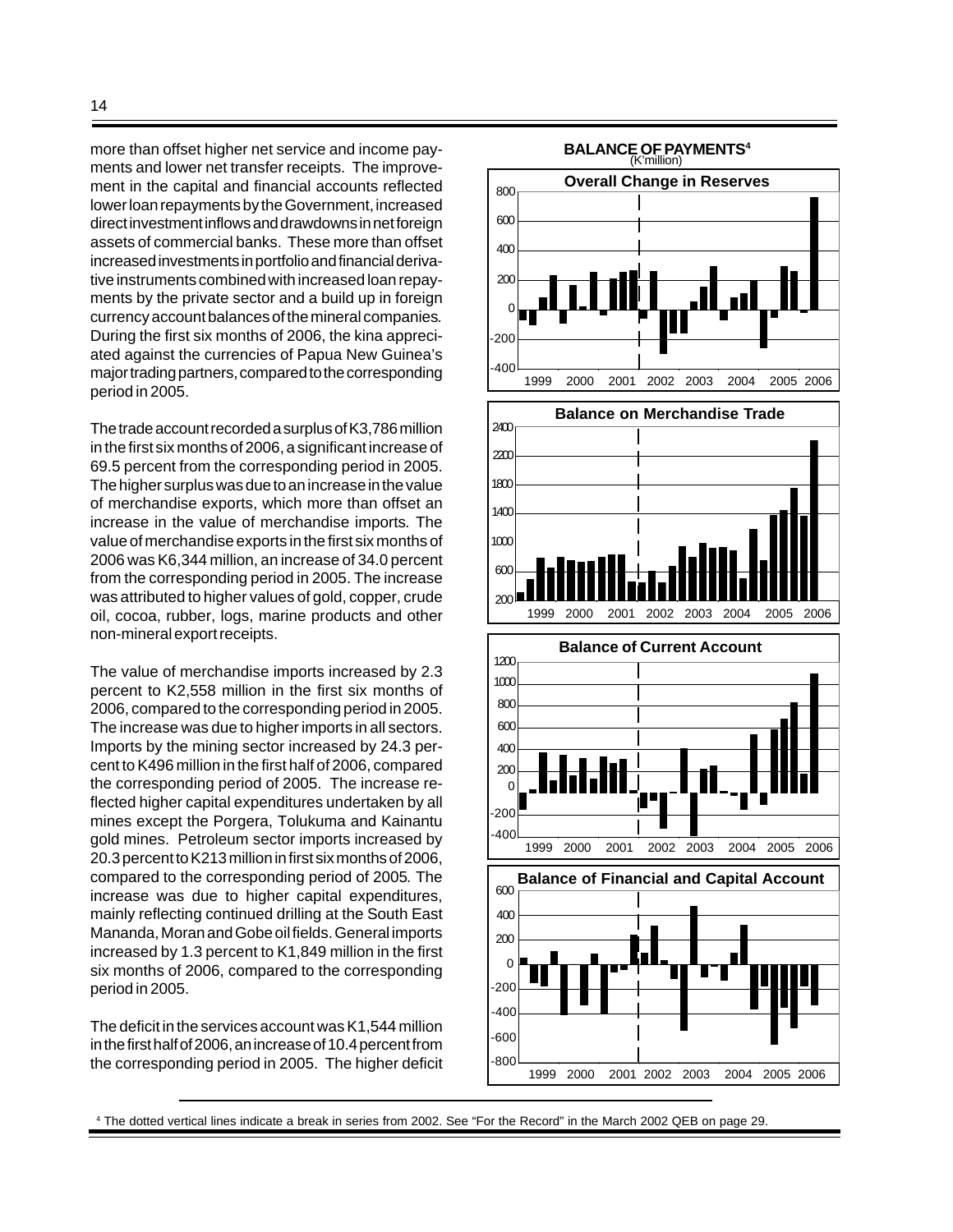was due to increased payments for transportation, other financial services, communication, refining and smelting and other services. This more than offset higher service receipts by resident companies.

The deficit in the income account was K1,213 million in the first half of 2006, an increase of 31.6 percent from the corresponding period in 2005. The deficit was due to higher payments for dividend and interest payments on foreign loans, which more than offset higher income receipts.

The surplus in the transfers account was K248 million in the first half of 2006, compared to a surplus of K567 million in the corresponding period of 2005. This outcome was due to lower transfer receipts combined with higher transfer payments, resulting from increased family maintenance and licensing fee payments.

As a result of these developments in the trade, services, income and transfers accounts, the current account recorded a surplus of K1,277 million in the first six months of 2006, compared to a surplus of K481 million in the corresponding period in 2005.

The capital account recorded no transactions during the first six months of 2006, the same as in the corresponding period of 2005.

The financial account recorded a net outflow of K505 million in the first six months of 2006, compared to a net outflow of K826 million in the corresponding period in 2005. This outcome reflected a higher net inflow in direct investments of K116 million reflecting share placement by a mineral company to raise capital for exploration activities and operational expenses. In addition, there were drawdowns in net foreign assets of the banking system and lower net loan repayments by the Government. These more than offset higher net outflows for portfolio investments of K168 million reflecting purchase of short-term money market instruments and K13 million for the purchase of financial derivative instruments.

In the June quarter of 2006, the balance of payments recorded an overall surplus of K766 million, compared to a deficit of K49 million in the corresponding quarter of 2005.

The value of merchandise exports increased by 43.8 percent to K3,551 million in the June quarter of 2006, compared to the corresponding quarter of 2005.The

increase was due to higher values of gold, copper, crude oil, cocoa, rubber, logs, marine products and other non-mineral export receipts. These more than offset declines in the values of coffee, tea, copra, copra oil and palm oil exports.

The value of merchandise imports increased by 8.7 percent to K1,140 million in the June quarter of 2006, compared to the corresponding quarter of 2005.This outcome reflected increases in general and mining sector imports, which more than offset a decline in petroleum sector imports. General imports increased by 9.9 percent to K780 million in the June quarter of 2006, compared to the corresponding quarter of 2005. Imports by the mining sector increased by 10.5 percent to K262 million in the June quarter of 2006, compared to the corresponding quarter of 2005. This was due to higher capital expenditures by the Ok Tedi, Lihir and Hidden Valley mines. Imports by the petroleum sector declined by 3.9 percent to K98 million in the June quarter of 2006, compared to the corresponding quarter of 2005, due to the completion of construction at the South East Mananda oil project.

The deficit in the services account was K750 million in the June quarter of 2006, an increase of 15.6 percent from the corresponding quarter of 2005.The higher deficit was due to increases in payments for transportation, other financial, communication, refining and smelting and other services, which more than offset higher service receipts.

The deficit in the income account was K656 million in the June quarter of 2006, an increase of 38.7 percent from the corresponding quarter of 2005. This outcome was due to higher payments for interest on foreign loans and dividends by resident companies, which more than offset higher income receipts.

The surplus in the transfers account was K93 million in the June quarter of 2006, compared to a surplus of K282 million in the corresponding quarter of 2005.The lower surplus was the result of lower transfer receipts, combined with higher payments for family maintenance and licensing fees.

As a result of these developments in the trade, services, income and transfers accounts, the current account recorded a surplus of K1,098 million in the June quarter of 2006, compared to a surplus of K580 million in the corresponding quarter of 2005.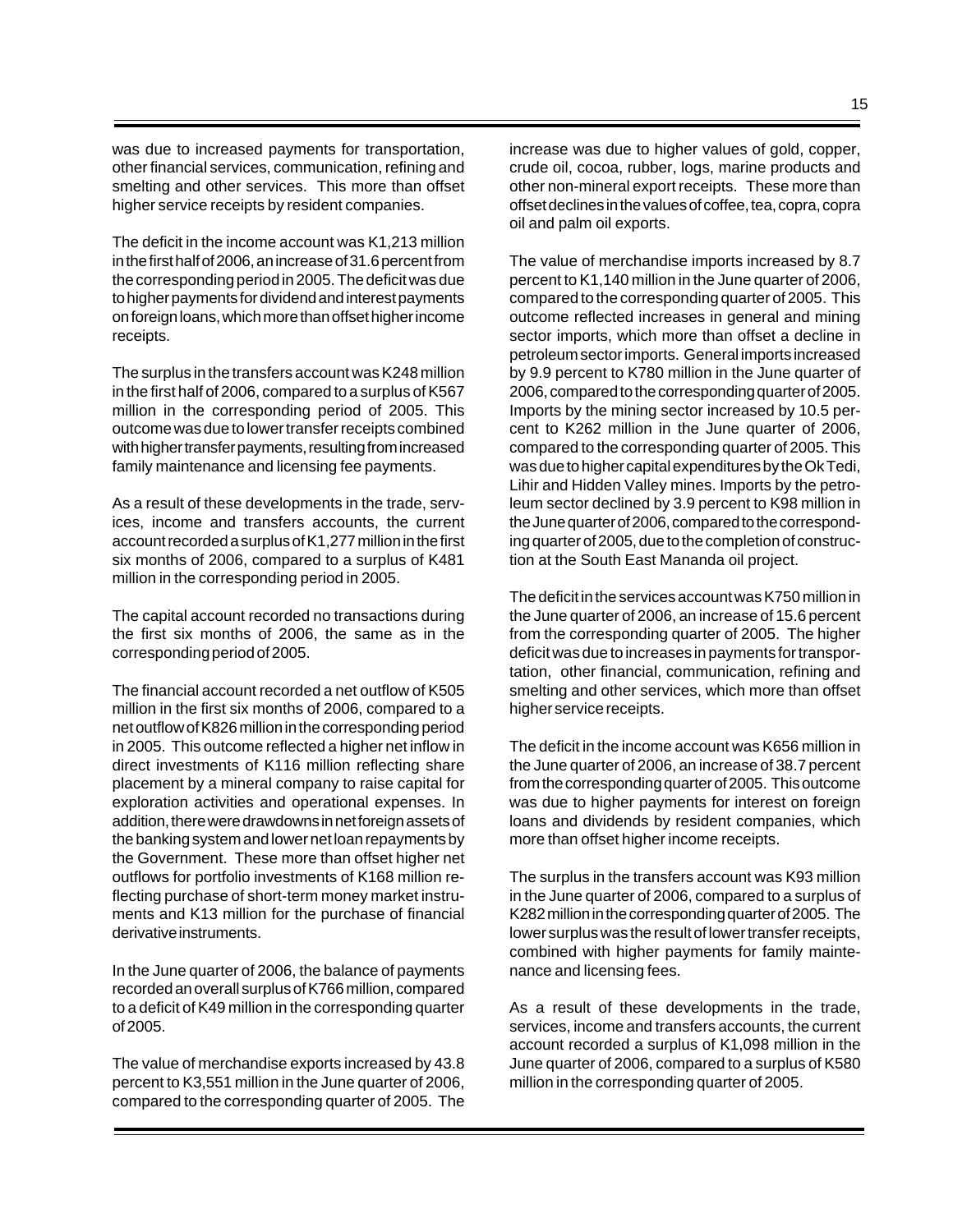The capital account recorded no transactions during the June quarter of 2006, the same as in the corresponding period of 2005.

The financial account recorded a net outflow of K330 million in the June quarter of 2006, compared to a net outflow of K652 million in the corresponding period in 2005.This outcome was due to draw downs in net foreign asset holdings of the banking system and foreign currency account balances, combined with lower net outflow of investments in financial derivatives. These more than offset net outflow of portfolio investments in short term money market instruments, lower foreign direct investment and lower loan repayment by the Government. In addition, there were higher loan repayments by mineral companies and trade credits owed to PNG resident companies.

The level of gross foreign exchange reserves at the end of June quarter 2006 was K3,040.3 (US\$1,002.8) million, sufficient for 8.0 months of total and 11.7 months of non-mineral import covers.

## **7. MONETARY DEVELOPMENTS**

#### **INTEREST RATES AND LIQUIDITY**

The Bank of Papua New Guinea maintained a neutral monetary policy stance during the June quarter of 2006. As a result, the Kina Facility Rate (KFR) was kept unchanged at 6.0 percent. The dealing margin for the Repurchase Agreements (Repos) was reduced by 1.0 percent in aggregate to 200 basis points on both sides of the KFR in order to realign domestic interest rates to the official rate and to maintain positive real interest rates. Other domestic interest rates were relatively stable during the quarter. Since the Government ceased issuing Treasury bills beginning May 2006 following high cash surpluses, the Bank issued additional Central Bank Bills (CBBs) to diffuse liquidity and stabilise interest rates. The 28-day CBB rate increased from 2.94 percent to 3.49 percent between end of March and June 2006, whilst the 63-day CBB rate increased from 3.78 percent in May (when introduced) to 3.77 percent in June 2006. The weighted average deposit rates quoted by commercial banks on wholesale deposits (K500,000 and above) also trended



upwards between end of March and June 2006. The 30 days deposit rate increased from 0.52 percent to 2.09 percent, 60 days rate from 0.52 percent to 2.30 percent, 90 days from 1.40 percent to 1.74 percent whilst the 180 days decreased from 3.03 percent to 1.76 percent.

The Bank continued to utilise its Open Market Operation (OMO) instruments in the conduct of monetary policy over the June quarter of 2006. Given the Government's retirement of its maturing Treasury bills, the Bank issued additional CBBs and utilised Reverse Repos to manage liquidity. Inter-bank borrowing was moderate given the high level of liquidity among banks. The Cash Reserve Requirement (CRR) and the Minimum Liquid Assets Ratio (MLAR) of commercial banks were maintained at 3.0 percent and 25.0 percent, respectively, over the June quarter.

Average liquid assets held by Other Depository Corporations (ODCs) increased by 17.2 percent in the June quarter of 2006, compared to an increase of 2.4 percent

 $5$  The dotted vertical lines indicate a break in series from 2002. See "For the Record" in the June 2006 QEB on page 44.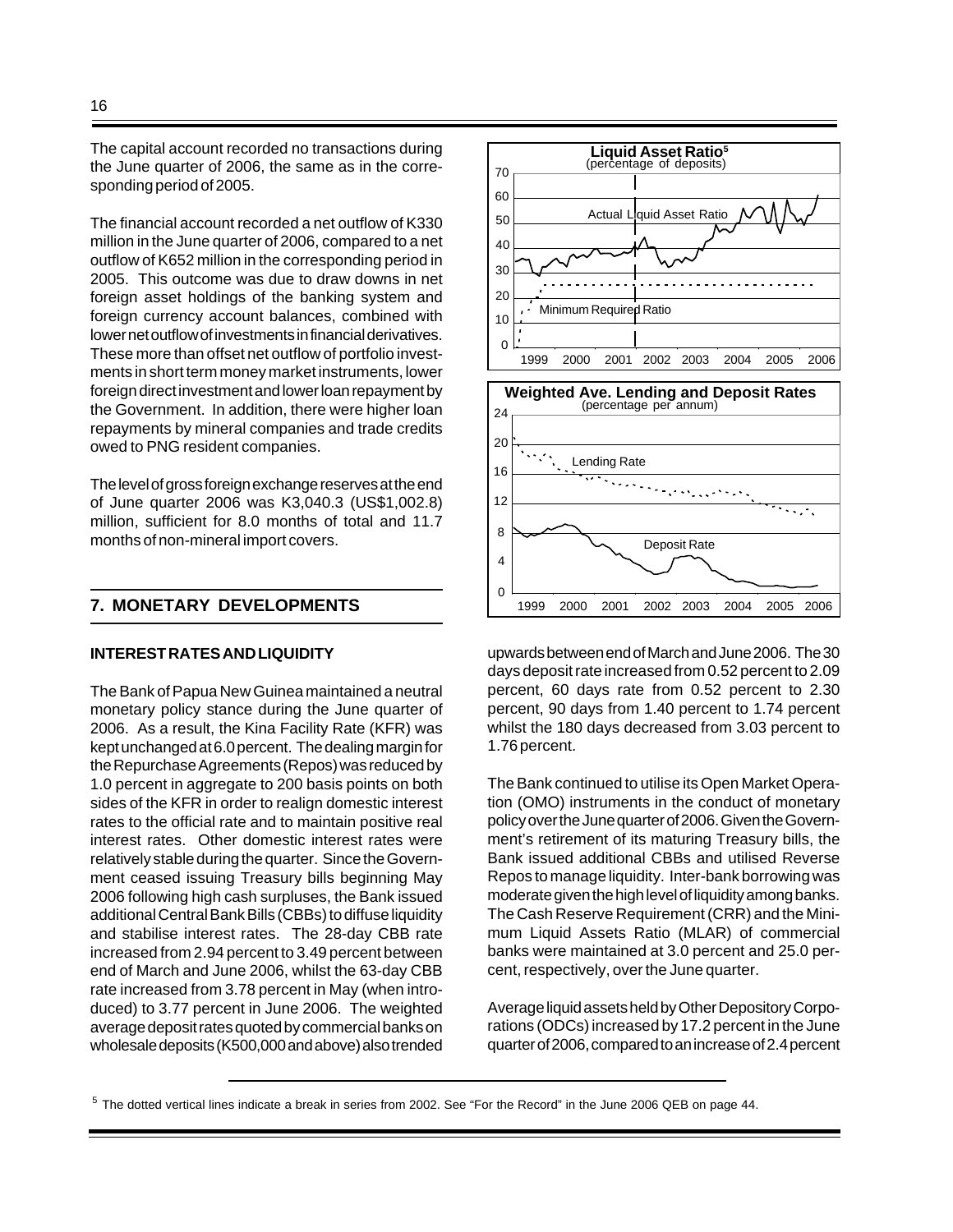

\* Refer to footnote on page 16 of the June 2006 QEB.

in the previous quarter, reflecting an increase in holdings of CBBs.

The weighted average interest rate on total deposits paid by commercial banks increased from 0.8 percent to 1.0 percent, whilst the weighted average interest rate on total loans declined from 11.3 percent to 10.5 percent. The commercial banks maintained their Indicator Lending Rates (ILR) within the spread of 9.45 to 10.70 percent.

#### **MONEY SUPPLY**

The average level of broad money supply (M3\*) increased by 9.0 percent in the June quarter of 2006, compared to an increase of 4.0 percent in the March quarter of this year. The outcome was due to increases of 17.6 percent in average net credit to the Central Government, 13.2 percent in average net private sector credit and 7.0 percent in average net foreign assets of the depository corporations. Net domestic credit outstanding, excluding advances to the Central Government and outstanding loans under the Government's Agricultural export commodity support scheme increased by 14.1 percent in the June quarter of 2006, compared to 7.0 percent in the March quarter of this year.

The growth in average net credit to the Government during the June quarter of 2006 resulted mainly from increased purchase of Government securities by ODCs. This reflected the issuance of Inscribed stocks by the Government, which were greater than an increase in Government deposits at the central bank.

The average level of narrow money supply (M1\*) increased by 7.0 percent in the June quarter of 2006, compared to a marginal decline in the March quarter. There were increases in both currency in circulation and demand (transferable) deposits. The average level of quasi money increased by 11.6 percent during the June quarter of 2006.

The average level of deposits of the ODCs increased by 9.0 percent in the June quarter of 2006 to K5,569.8 million, from K5,108.1 million in the March quarter of 2006. This represents an annualised growth rate of 29.6 percent.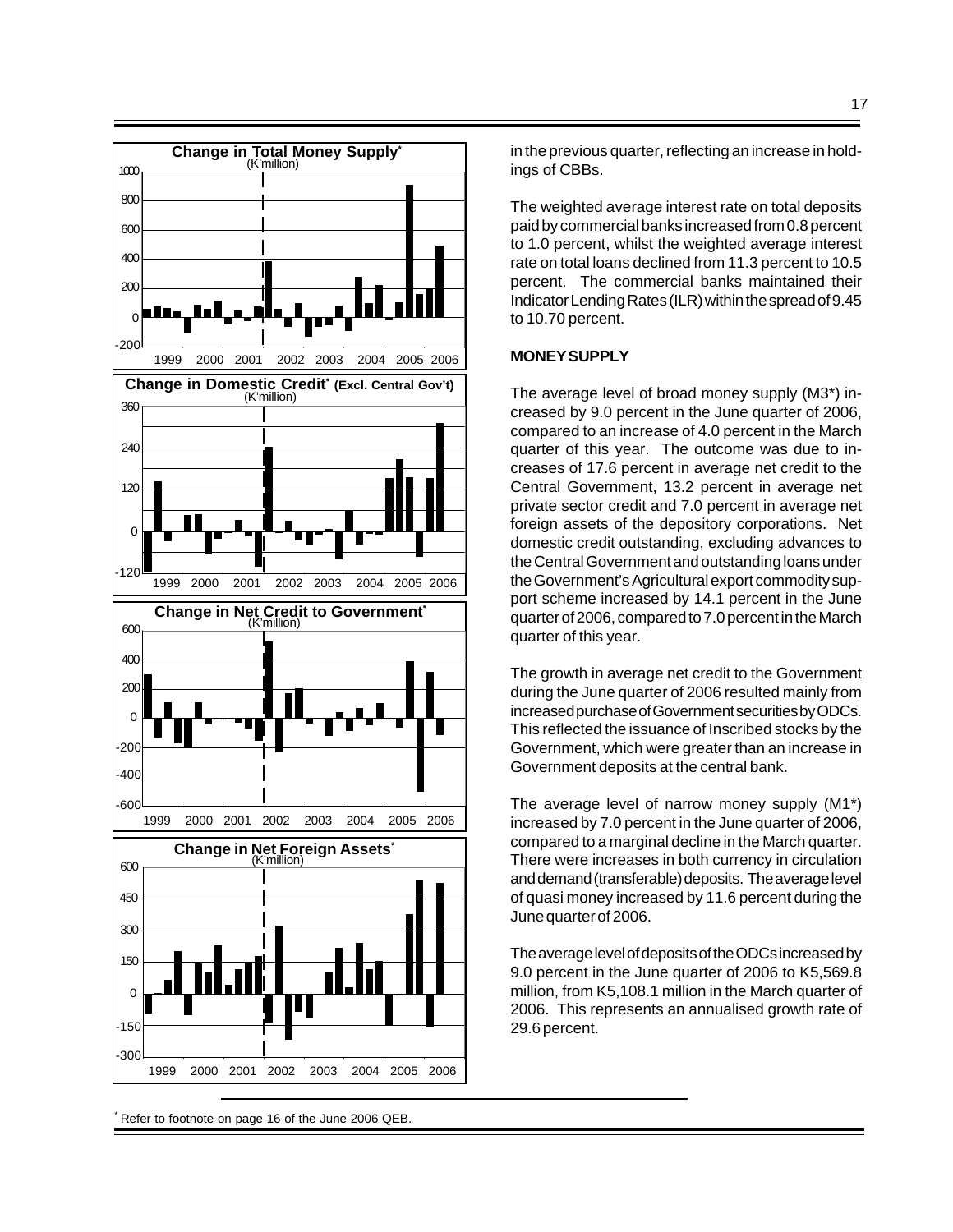

#### **LENDING**

During the June quarter of 2006, total domestic credit extended by depository corporations to the private sector, public non financial corporations, Provincial and Local Governments, and other financial corporations, increased by K329.8 million to K2,723.6 million in the June quarter of 2006, compared to an increase of K152.7 million during the first quarter of 2006. Growth in lending during this quarter was mainly influenced by an increase of K339.2 million to the private sector, in particular to the building and construction, transport and communication, fisheries and forestry sectors, as well as to other business and household sector. There were no repayments under the Agricultural commodity price support schemes. The annualised growth in domestic credit, excluding Central Government and advances under the price support schemes was 48.8 percent in the first half of 2006.

## **8. PUBLIC FINANCE**

Preliminary estimates of the fiscal operations of the National Government over the six months to June 2006 showed an overall surplus of K327.7 million, compared to a surplus of K192.1 million in the corresponding period of 2005. This represents 2.1 percent of nominal GDP. The surplus resulted from higher revenue, which more than offset an increase in expenditure.

Total revenue, including foreign grants during the first six months of 2006 was K2,280.7 million, 23.8 percent higher than the receipts collected in the corresponding period of 2005. This represents 48.1 percent of the budgeted revenue for 2006. The increase was attributed to higher collections in most categories of revenue, which more than offset lower grants.

Total tax revenue amounted to K1,937.3 million, 25.1 percent higher than the receipts collected during the same period in 2005, and represents 56.2 percent of the budgeted tax receipts for 2006. Direct tax receipts totalled K1,387.3 million, 30.0 percent higher than the receipts collected over the corresponding period in 2005, and represents 56.2 percent of the budgeted amount. The increase was due to higher collections of company and other direct tax receipts, which more than offset lower personal income taxes. The growth in company tax receipts reflected improved profitability of companies due to higher mineral and agricultural export prices, combined with the pick up in aggregate demand. The increase in other direct taxes resulted from higher receipts from sundry items including gaming machine tax and bookmakers' turnover taxes. Personal tax receipts declined as a result of nonpayment of salary and wages tax by some Government agencies combined with the reduction in personal income tax.

Indirect tax receipts was K550.0 million, 14.1 percent higher than the corresponding period in 2005, and represents 56.2 percent of the budgeted tax receipts for 2006. All categories of indirect tax increased, except import duties and other indirect tax receipts. The increase in excise duties reflected higher volumes of domestically produced and imported fuels mainly due to higher international oil prices, while the increase in export tax receipts reflected higher log exports. The

<sup>\*</sup> Refer to footnote on page 16 of the June 2006 QEB.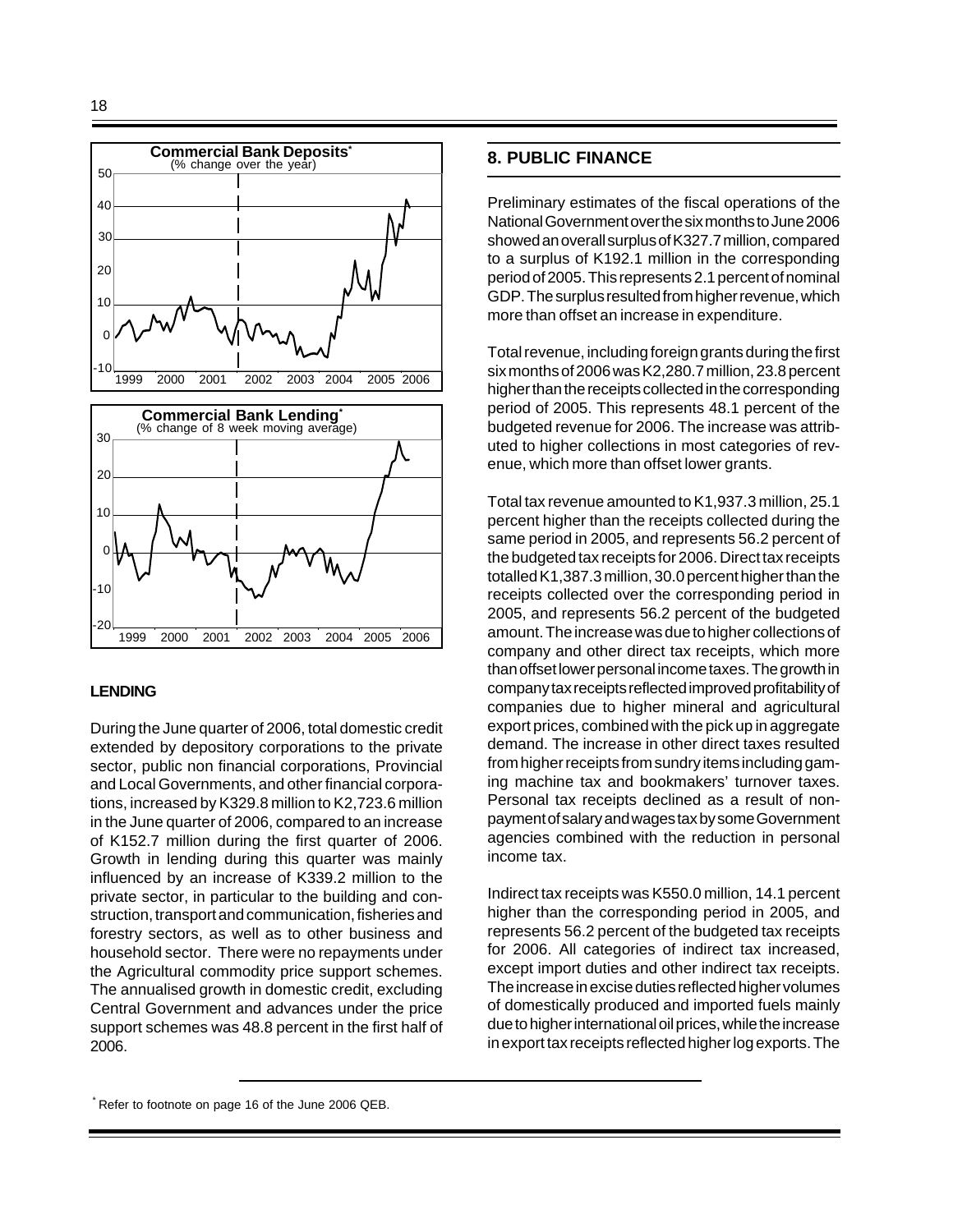Goods and Services Tax (GST) also increased as a result of timely payments by companies. The decline in import duties was due to lower imports, while the decline in other indirect tax receipts was related to lower mining levy.

Total non-tax revenue amounted to K165.5 million, 105.6 percent higher than the amount collected in the corresponding period of 2005, and represents 55.6 percent of the budgeted amount. The increase mainly reflected higher dividend payments, which more than offset lower collection of service fees by Government Departments. Foreign grants to June 2006 totalled K177.9 million, 16.3 percent lower than in 2005, due to lower counterpart funding for AusAID funded projects.

Total expenditure over the six months to June 2006 was K1,953.0 million, 18.4 percent higher than in the corresponding period in 2005, and represents 40.4 percent of the budgeted expenditure for 2006. The increase was due to higher recurrent and development expenditures, combined with higher interest payments.

Recurrent expenditure for the first half of 2006 was K1,427.4 million, 17.2 percent higher than the corresponding period in 2005, and represents 45.4 percent of the 2006 budgeted appropriation. Of this total, K778.3 million relates to National Departmental expenditure, 14.1 percent higher than the amount spent in the corresponding period in 2005, and represents 46.0 percent of the budgeted appropriations. The increase reflects higher salaries and wages, education subsidies, payments relating to structural reforms and

settlement of court orders. Provincial Government recurrent expenditure was K346.0 million, which is 17.6 percent higher than the corresponding period in 2005, and represents 46.4 percent of the budgeted amount. The increase was due to higher salaries and wages, education subsidies, derivation and conditional grants, including grants to the Autonomous Bougainville Government (ABG). Interest payments totalled K197.7 million, 35.0 percent higher than the amount paid in the corresponding period in 2005. The increase in interest payments reflects the increased issuance of Inscribed stocks.

Total development expenditure for the first six months of 2006 was K525.6 million, 21.6 percent higher than in the corresponding period in 2005, and represents 31.2 percent of the budgeted expenditure for 2006. The increase was related to higher budgetary allocations for the 2006 Development Budget, which more than offset lower foreign grants.

The budget surplus was used to make net overseas loan repayments of K89.4 million and net domestic loan repayment of K238.3 million, of which K81.1 million were net deposits with the financial corporations sector. The net overseas loan repayments comprised of K3.4 million for concessionary, K8.6 million to commercial and K77.4 million to extraordinary loan sources. Net domestic loan repayments comprised K89.0 million to the non-financial corporations and K68.2 million to other resident sectors. The repayment to other resident sectors reflects settlement of cheques issued in 2005.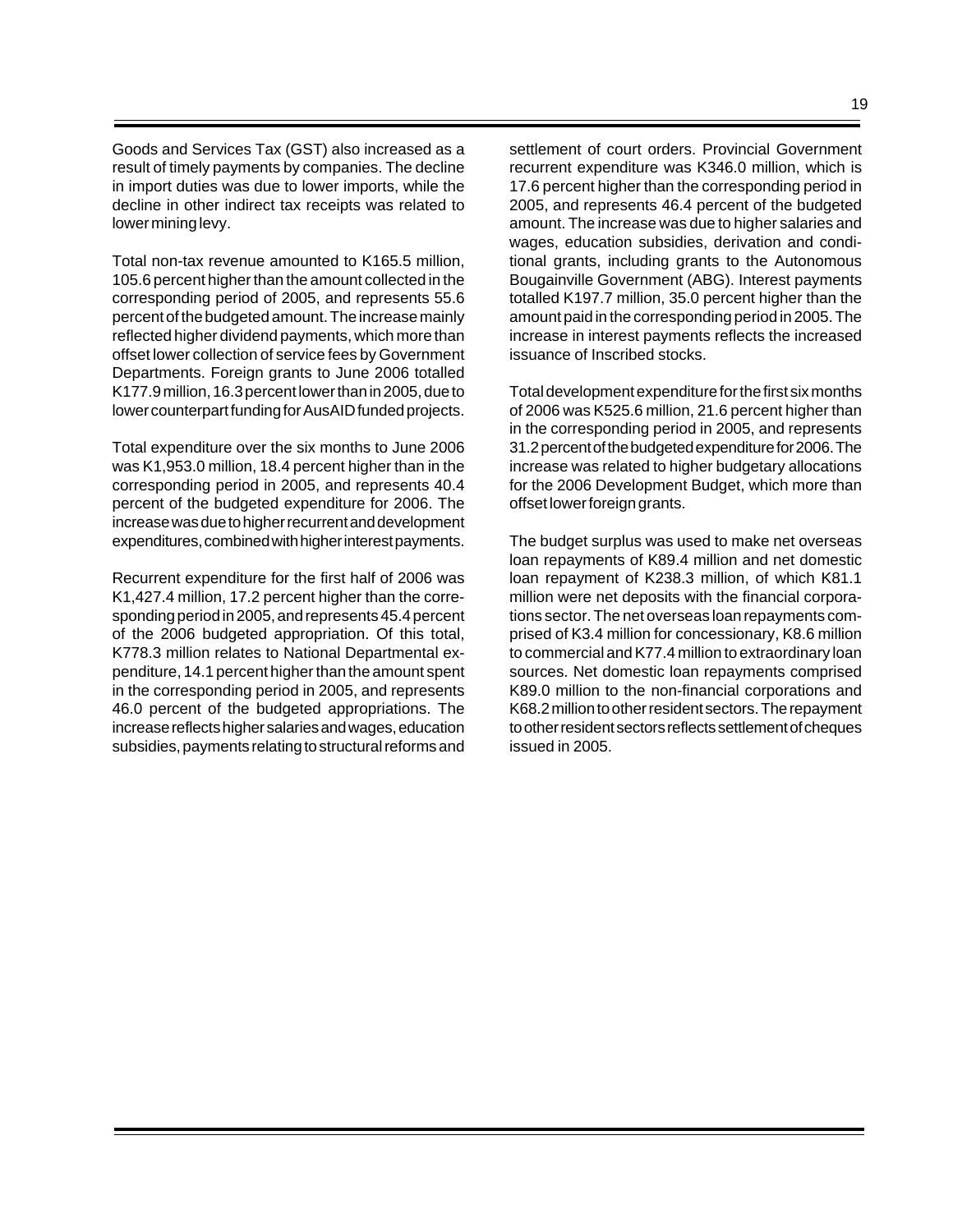## **FOR THE RECORD**

#### **MONTHLY KINA FACILITY RATE ANNOUNCEMENTS**

The Central Bank introduced the Kina Facility Rate (KFR) in February 2001, as an official rate to indicate its stance of monetary policy. The KFR is a monthly rate and any changes to it should translate to changes in market interest rates. Changes to the KFR is based on assessment of economic fundamentals consistent with the overall objective of monetary policy of price stability in the economy. From January 2004, the KFR announced by the Bank were;

| 2004 | 05 January   | Reduced by 100 basis points to 13.00 % |
|------|--------------|----------------------------------------|
|      | 02 February  | Maintained at 13.00 %                  |
|      | 01 March     | Reduced by 100 basis points to 12.00 % |
|      | 05 April     | Reduced by 100 basis points to 11.00 % |
|      | 03 May       | Reduced by 100 basis points to 10.00 % |
|      | 07 June      | Maintained at 10.00 %                  |
|      | 05 July      | Maintained at 10.00 %                  |
|      | 02 August    | Maintained at 10.00 %                  |
|      | 06 September | Reduced by 100 basis points to 9.00 %  |
|      | 02 October   | Reduced by 200 basis points to 7.00 %  |
|      | 01 November  | Maintained at 7.00 %                   |
|      | 06 December  | Maintained at 7.00 %                   |
| 2005 | 03 January   | Maintained at 7.00 %                   |
|      | 01 February  | Maintained at 7.00 %                   |
|      | 01 March     | Maintained at 7.00 %                   |
|      | 04 April     | Maintained at 7.00 %                   |
|      | 02 May       | Maintained at 7.00 %                   |
|      | 06 June      | Maintained at 7.00 %                   |
|      | 04 July      | Maintained at 7.00 %                   |
|      | 01 August    | Maintained at 7.00 %                   |
|      | 05 September | Reduced by 100 basis points to 6.00 %  |
|      | 03 October   | Maintained at 6.00 %                   |
|      | 07 November  | Maintained at 6.00 %                   |
|      | 05 December  | Maintained at 6.00 %                   |
| 2006 | 02 January   | Maintained at 6.00 %                   |
|      | 06 February  | Maintained at 6.00 %                   |
|      | 06 March     | Maintained at 6.00 %                   |
|      | 03 April     | Maintained at 6.00%                    |
|      | 01 May       | Maintained at 6.00%                    |
|      | 05 June      | Maintained at 6.00%                    |
|      | 03 July      | Maintained at 6.00 %                   |
|      | 07 August    | Maintained at 6.00 %                   |
|      | 04 September | Maintained at 6.00 %                   |

For details of the KFR, see Table 6.3 (S33) of the QEB.

KFR announcements prior to January 2004 are reported in various bulletins starting from the March 2001 QEB.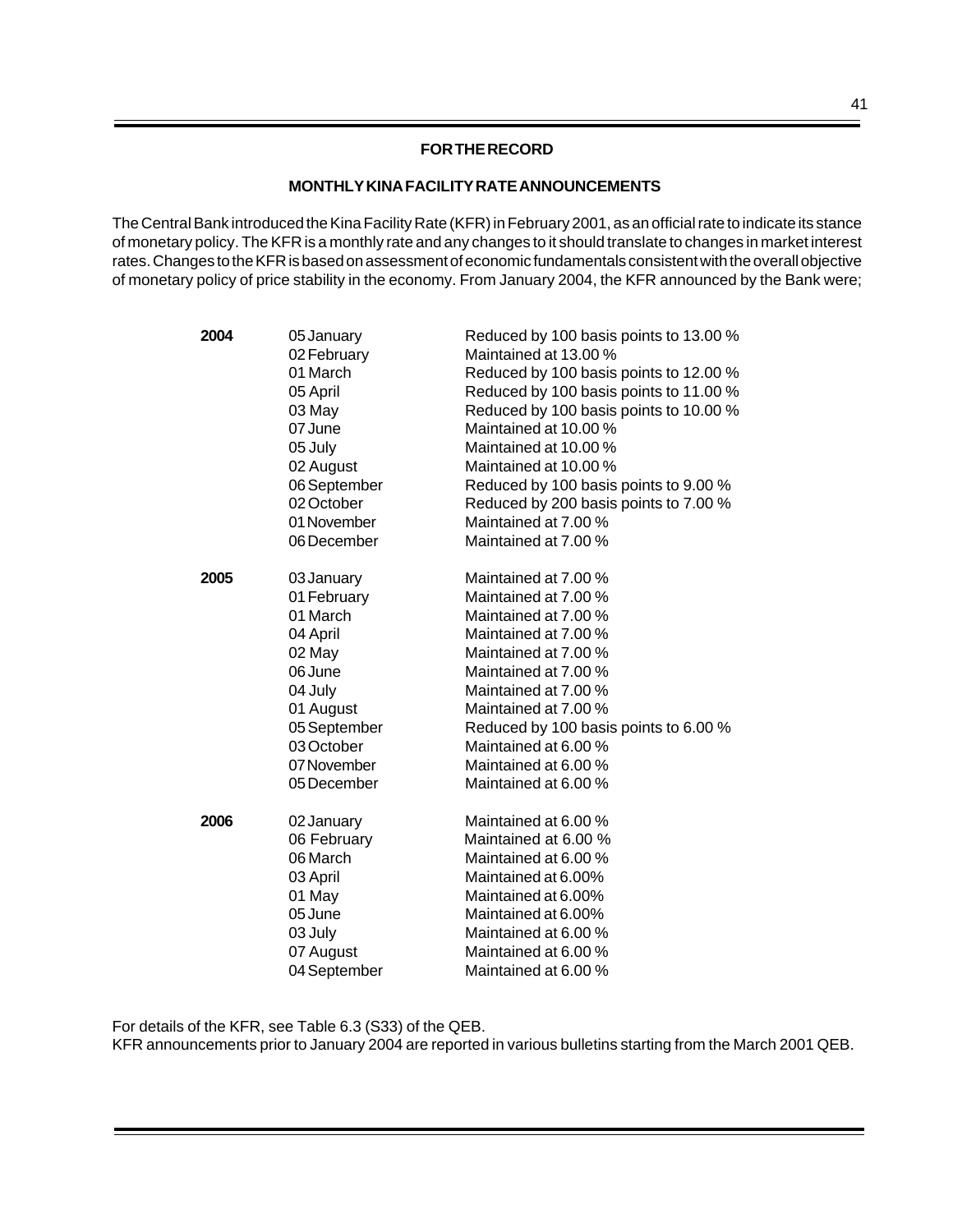#### **FOR THE RECORD**

## **EXPANSION OF MONETARY AND FINANCIAL DATA COVERAGE**

#### **Background**

The Bank of Papua New Guinea's (PNG) current collection and presentation of monetary data is based on the *1984 Guide to Money and Banking Statistics*. In this regard, the Bank engaged technical assistance (TA) missions from the International Monetary Fund (IMF) Statistics Department (STA) in April 2005 and May 2006 to: (i) review the current collection and compilation procedures of monetary statistics by the BPNG; (ii) assist staff of the BPNG in developing a work program to facilitate implementation of the methodology recommended in the *Monetary and Financial Statistics Manual (MFSM) 2000*<sup>1</sup> ; (iii) assist in preparing the *Standardised Report Forms* for reporting monetary data of other depository corporations (ODCs)<sup>2</sup> to the IMF; and (iv) assist in finalising the integrated monetary database (IMD) that meets the data needs of the BPNG, STA and Asia Pacific Department (APD) of the IMF. To this end, the main monetary aggregates were reclassified and reconciled with those published in the BPNG's *Quarterly Economic Bulletin (QEB)* to the methodology of the MFSM 2000. Accordingly, the statistics in the *QEB* were updated and reclassified to the new methodology.

Following these changes, BPNG has extended its data coverage to include other financial intermediaries. With the assistance of the TA missions, successful coverage of all ODCs reporting to the BPNG has been achieved. Further work is being undertaken by the Central Bank to extend the coverage to include other financial corporations (OFCs), such as the insurance companies (life and general insurance), superannuation funds, stockbrokers, investment managers, and fund administrators.

#### **Importance of changing the QEB to the new format**

The new QEB format for monetary tables extends the coverage of private sector credit and money supply to all financial intermediaries. A large share of private sector credit by the non-bank financial institutions is not covered by the current survey. For instance, over the year to June 2006, private sector credit grew by K434.6 million in the current monetary survey. However, with the expansion in coverage, private sector credit increased by K472.3 million during the same period. With the inclusion of other financial intermediaries, money supply grew by K690.4 million over the year to June 2006, compared to K674.5 million in the current monetary survey. It is important that the activities of the non-bank financial institutions are properly monitored because their assets are as big as the commercial banks' and any failure can cause a contagion effect on the rest of the financial sector. With the expansion, the Bank will be in a position to monitor the financial flows between the different sub-sectors of the ODCs, OFCs, Government and other sectors. The health of the entire financial sector can also be closely monitored. Given the additional information on monetary aggregates (i.e. monetary base, sub-sectoral aggregate balance sheets, etc.), the Central Bank can make sound policies.

An additional advantage of adopting the new reporting format is the consistency in publication of PNG's monetary and financial statistics according to internationally accepted methodologies and for comparability across countries. The expansion will also enable the Bank and the Department of Treasury to reconcile the monetary and fiscal accounts.

<sup>1</sup> Published by the IMF in 2000, on monetary and financial statistics and it exists alongside the *Balance of Payments Manual (BPM5)* and *Government Finance Statistics Manual*.

<sup>&</sup>lt;sup>2</sup> Other depository corporations in PNG include the commercial banks, finance companies, merchant banks, savings & loan societies,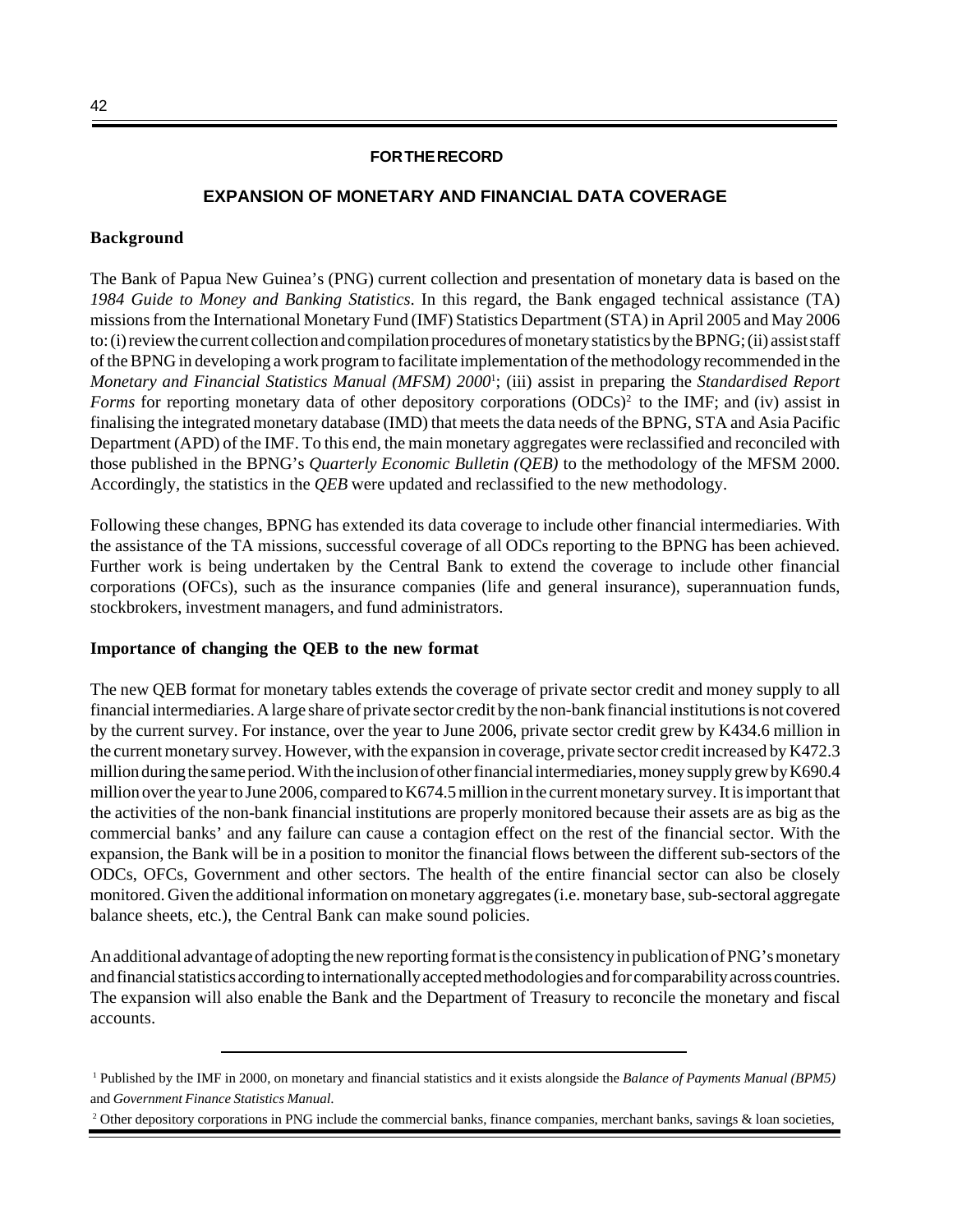## **Changes to Monetary Tables**

The required changes involve reclassification of financial instruments and sectors. Instrument classification involves changes to the reporting of balance sheet information of all reporting financial institutions as per the MFSM 2000.

Following are the major changes:

- The inclusion of finance companies, merchant banks, savings and loans societies and microfinance companies' data in the calculation of monetary aggregates;
- Inclusion of several new aggregate tables for different financial sub-sectors; and
- Renaming of instruments and sectoral classification according to the MFSM 2000.

## **Coverage and Output**

Under the previous reporting framework, a total of 16 institutions were covered for the purpose of compiling monetary and financial statistics. However, with the new reporting requirements, over 120 financial corporations are expected to be covered on a monthly basis. Financial institutions were supportive of the proposed changes in the consultative meetings because of the increase in information disseminated and their usefulness.

## *Definitions of Concepts, Acronyms and Financial Instruments*

- **1. Central Bank (CB):** The Bank of Papua New Guinea (BPNG) is the monetary authority in Papua New Guinea (PNG) that has legislative power over the financial system and is responsible for issuing currency, managing international reserves, undertakes transactions with the IMF and providing credit to commercial banks.
- **2. Other Depository Corporations (ODCs):** The ODC sub-sector, (excluding the CB) in PNG comprises of the commercial banks, finance companies, merchant banks, savings and loans societies, microfinance companies and micro banks. These corporations are mainly engaged in financial intermediation and issue liabilities included in the national definition of broad money.
- **3. Other Financial Corporations (OFCs):** The OFC sub-sector is made up of the insurance corporations, superannuation (or pension) funds, other financial intermediaries and financial auxiliaries.
- **4. Central Bank Survey (CBS):** The CBS is the balance sheet of the Central Bank, which contains data on all components of the monetary base, comprising of currency in circulation and central bank liabilities to ODCs and other sectors.
- **5. Other Depository Corporations Survey (ODCS):** The ODCS shows the consolidated stock and flow balance sheet data for the institutional units covered under the other depository corporation sub-sector.
- **6. Depository Corporations Survey (DCS):** The survey is a consolidation of the CBS and the ODCS, which contains data on all depository corporations' liabilities included in the national definition of broad money and data on depository corporations' assets that are claims on (i.e. credit) other sectors of the economy, including the external sector.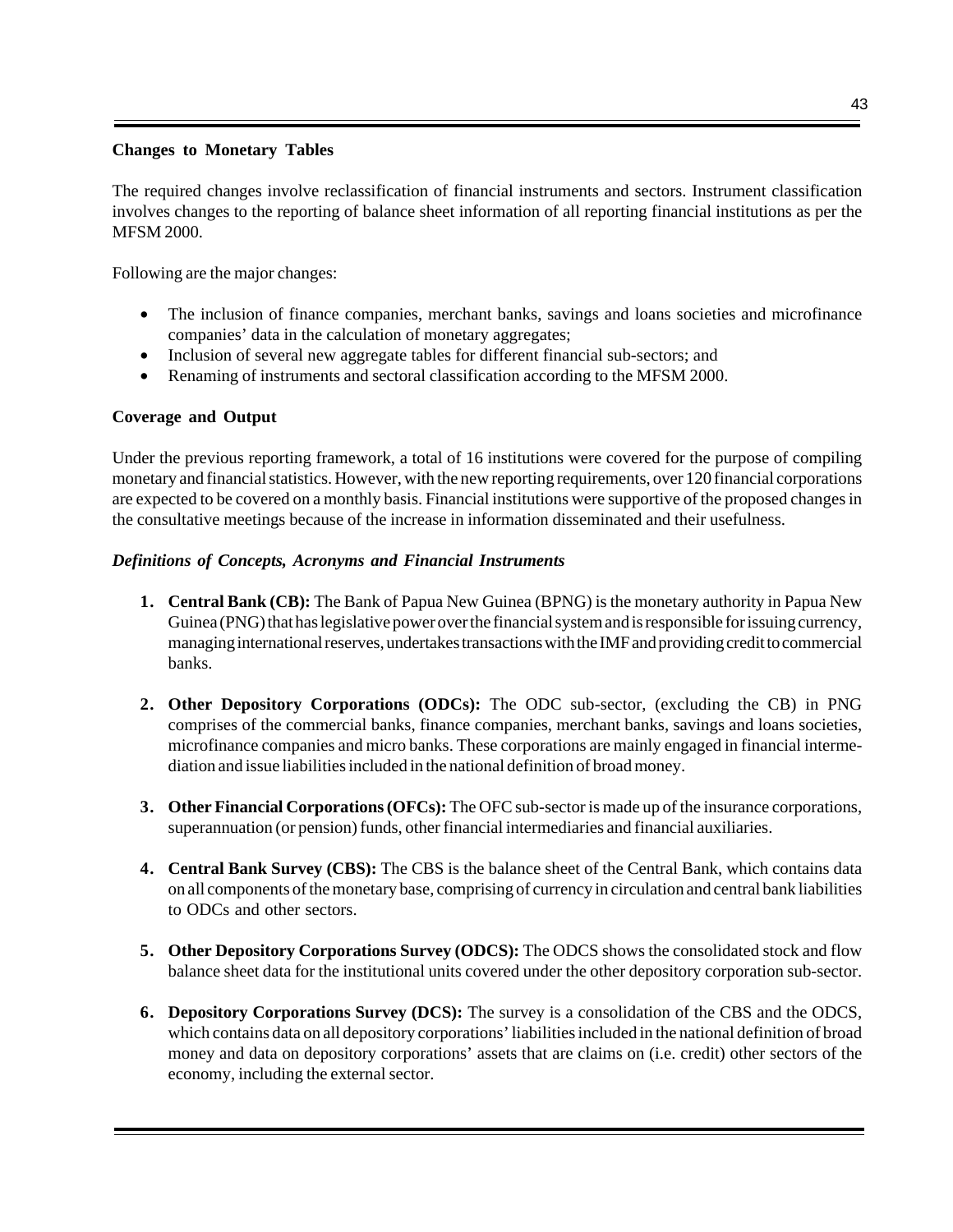- **7. Other Financial Corporations Survey (OFCS):** The OFCS contains consolidated stock and flow balance sheet data for insurance corporations, superannuation funds, other financial intermediaries and financial auxiliaries.
- **8. Financial Corporation Survey (FCS):** The FCS is the broadest set of monetary and financial statistics in terms of institutional coverage. The survey contains consolidated balance sheet data for all institutional units within the financial corporations sector, thereby providing the stock and flow data for analyzing claims on and liabilities to all other sectors of the economy, including the external sector.
- **9. Public nonfinancial corporations:** Public nonfinancial corporations are resident nonfinancial corporations and quasi-corporations controlled by government units. Control may be exercised through ownership of more than half the voting shares, legislation, decree, or regulations that establish specific corporate policy or allow the government to appoint the directors.
- **10. Deposits:** Deposits include all claims on the Bank of PNG and ODCs. These are further classified into *transferable* and *other* deposits.
	- a. Transferable deposits comprise all deposits that are:
		- i. Exchangeable on demand at par and without penalty or restriction; and
		- ii. Directly usable for making payments by cheque, draft, direct debit/credit or other direct payment facilities.
	- b. Other deposits comprise all claims, other than transferable deposits, that are represented by evidence of deposit. These include savings and term deposits, non transferable deposits denominated in foreign currencies.
- **11. Securities other than Shares:** These are negotiable instruments serving as evidence that units have obligations to settle by means of providing cash, a financial instrument, or some other items of economic value. Securities in PNG include Treasury bills and Inscribed stocks issued by the Government and Central Bank Bills (CBBs) issued by the Bank of PNG.
- **12. Shares and other Equity:** Shares and other equity comprise all instruments and records acknowledging, after the claims of all creditors have been met, claims on the residual value of a corporation. The components of shares and other equity include:
	- a. Funds contributed by owners;
	- b. Retained earnings;
	- c. Current year Profit & Loss;
	- d. General and special reserves;
	- e. SDR allocations; and
	- f. Valuation adjustments.
- **13. Financial derivative:** A financial instrument that is linked to a specific financial instrument, indicator, or commodity, and through which specific financial risk (such as interest rate risk, currency, equity and commodity price risk, credit risk, etc.) can be traded in their own right in financial markets.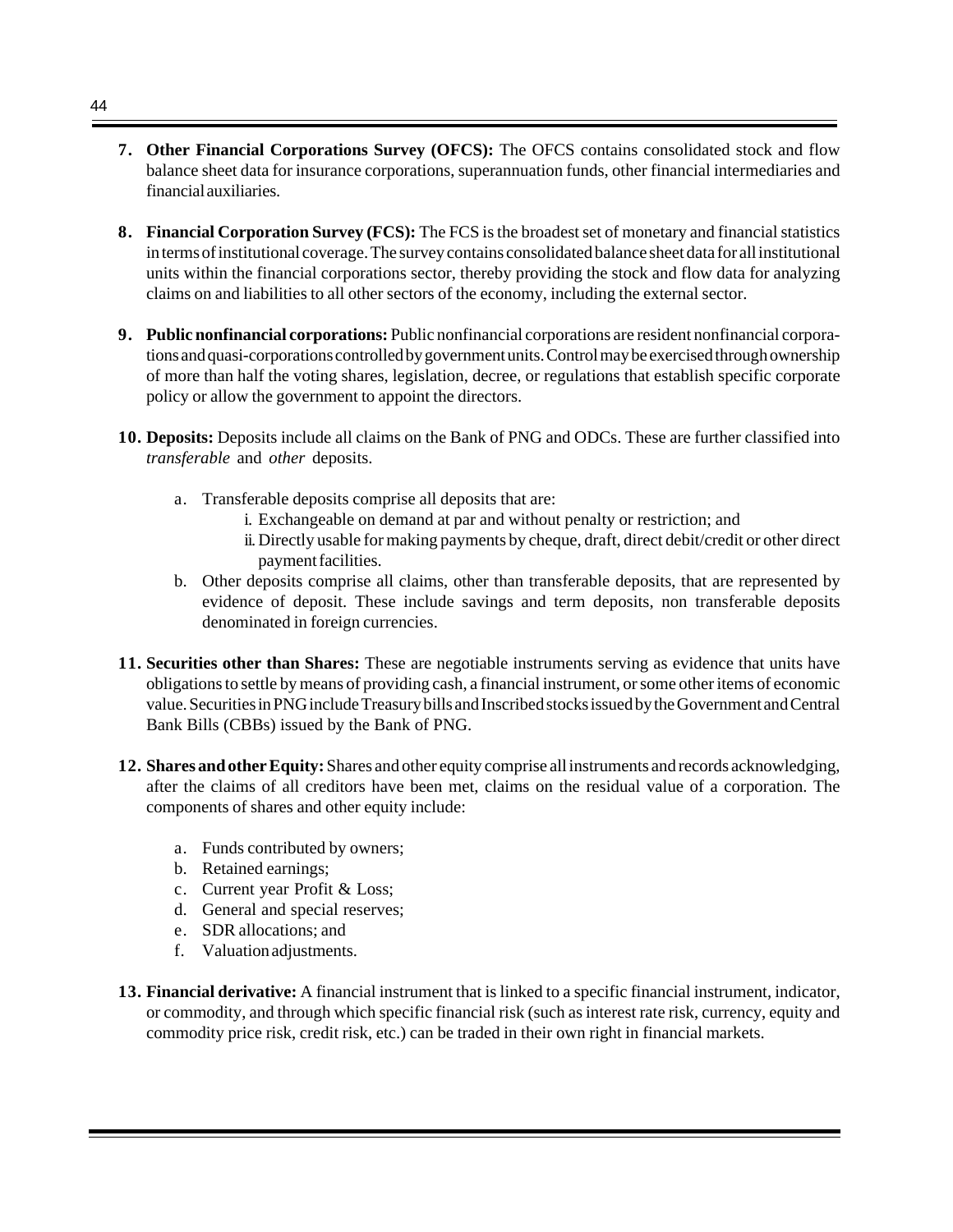# **Abbreviations and Acronyms used in Monetary Tables**

| <b>Asian Development Bank</b>                             |
|-----------------------------------------------------------|
| Bank of Papua New Guinea                                  |
| <b>Central Bank Bills</b>                                 |
| Central Bank Officers' Savings & Loans Society            |
| <b>Central Bank Survey</b>                                |
| Cash Reserve Requirement                                  |
| Depository Corporation Survey                             |
| Depository Corporations                                   |
| <b>Exchange Settlement Account</b>                        |
| Finance companies                                         |
| Goods and Services Tax                                    |
| <b>International Monetary Fund</b>                        |
| Japanese Bank for International Corporation               |
| Kina Facility Rate                                        |
| Lender of Last Resort                                     |
| Narrow Money                                              |
| <b>Broad Money</b>                                        |
| Merchant banks                                            |
| Micro finance companies                                   |
| Monetary and Financial Statistics Manual                  |
| Minimum Liquid Asset Ratio                                |
| Mineral Resource Stabilization Fund                       |
| Net Foreign Assets                                        |
| National Provident Fund (now called Nasfund)              |
| Overdrafts                                                |
| <b>Other Depository Corporations</b>                      |
| <b>Other Depository Corporation Survey</b>                |
| <b>Other Financial Corporations</b>                       |
| Other Items Net                                           |
| <b>Quarterly Economic Bulletin</b>                        |
| <b>Public Non Financial Corporations</b>                  |
| Port Moresby Stock Exchange                               |
| Private Treaty Loans                                      |
| Reserve Bank of Australia                                 |
| Rural Development Bank (formerly Agriculture Bank of PNG) |
| Repurchase Agreement                                      |
| <b>Special Drawing Rights</b>                             |
| Savings and Loans Society                                 |
| Temporary Advance Facility                                |
| <b>Treasury Management System</b>                         |
|                                                           |

Ξ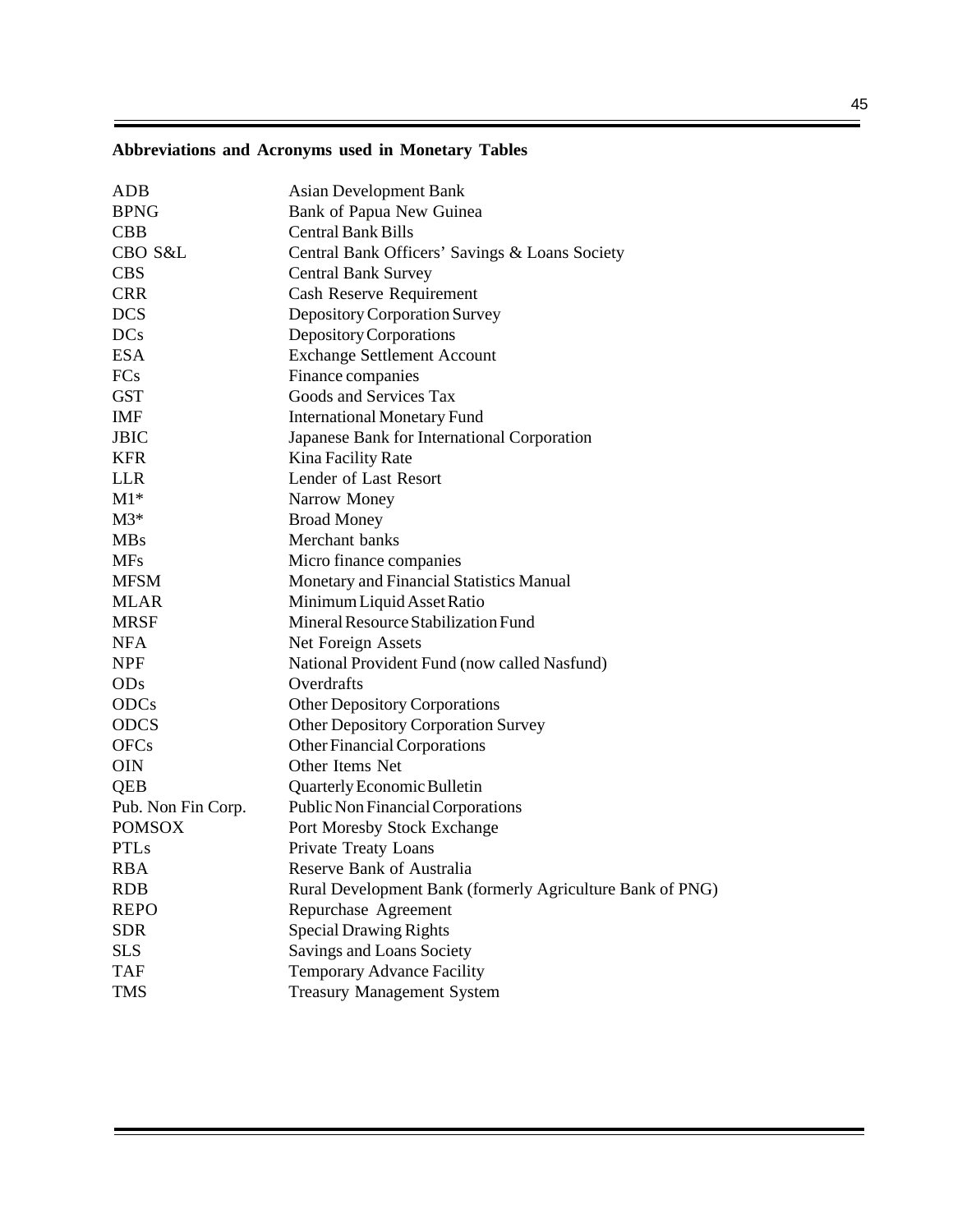## **FOR THE RECORD**

## **UPGRADE OF PNG'S PRIVATE DEBT AND EQUITY RECORDING SYSTEM**

The Bank of Papua New Guinea's Private Debt and Equity Recording System was upgraded from the Commonwealth Secretariat Debt Recording and Management System (CSDRMS) version 7.2 to the CSDRMS 2000 plus, Version 1.2.

A break in the series signifies the period from which BPNG officially commenced using and publishing data generated from the new system. The figures in the 'Total External Exposure' article (pages 20 - 28) from 1999 to 2003 were generated from the old system whereas from 2004 onwards the new system was used.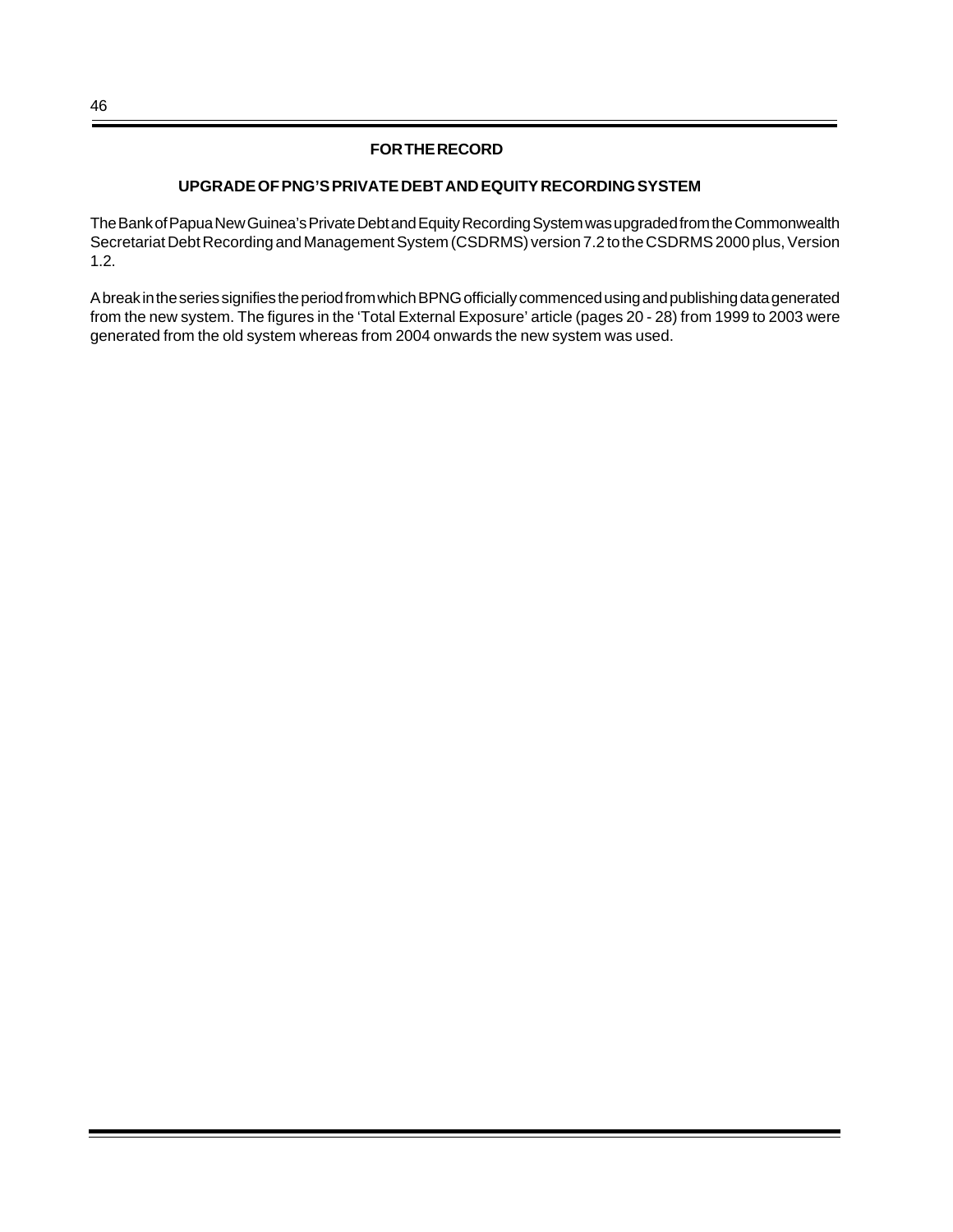#### **GLOSSARY OF TERMS AND ACRONYMS**

| Total volume of money comprising narrow money (M1*)<br>and quasi money in the economy at a point in time. See<br>'narrow' and 'quasi' money.<br>A requirement imposed on commercial banks to hold<br>cash as a percentage of total deposits and other pre-                                               |
|----------------------------------------------------------------------------------------------------------------------------------------------------------------------------------------------------------------------------------------------------------------------------------------------------------|
|                                                                                                                                                                                                                                                                                                          |
| scribed liabilities at all times.                                                                                                                                                                                                                                                                        |
| Records all transactions that involves the receipts or<br>transfers of capital and acquisitions/disposal of non-<br>produced, non-financial assets such as purchase of<br>production facilities, i.e. plants and machinery, etc.                                                                         |
| A monetary policy instrument of the Central Bank used to<br>manage liquidity in the banking system by either inject ing<br>or defusing it in order to achieve a desired level of interest                                                                                                                |
| This account records all foreign transactions that are not<br>transfers of capital and can not be repaid. These includes<br>donations, gifts and grants, superannuation funds and<br>licensing fees.                                                                                                     |
| Accounts of the commercial banks with the Central Bank<br>for settlement transactions with each other.                                                                                                                                                                                                   |
| An underlying inflation measure which involves zero weight-<br>ing of volatile sub-groups or items such as fruit & vegeta-<br>bles, betelnut and prices that are largely determined by<br>non-market (seasonal) forces, as well as alcoholic drinks,<br>cigarettes & tobacco, etc. See 'Underlying CPI'. |
| Records all transactions associated with changes of<br>ownership of foreign financial assets such as holdings of<br>monetary gold, special drawing rights (SDR), claims on<br>non-residents and foreign liabilities.                                                                                     |
| A measure of inflation as calculated and published quar-<br>terly by the National Statistical Office (NSO), which meas-<br>ures the total price movements in goods and services in<br>the basket.                                                                                                        |
| Records transactions such as compensation of employ-<br>ees, which cover wages, salaries, and other benefits in<br>cash and kind, dividends and interest earned on invest-<br>ments between PNG and the other countries.                                                                                 |
|                                                                                                                                                                                                                                                                                                          |

1 (See 'For the Record: p.34 in the 2004 September QEB)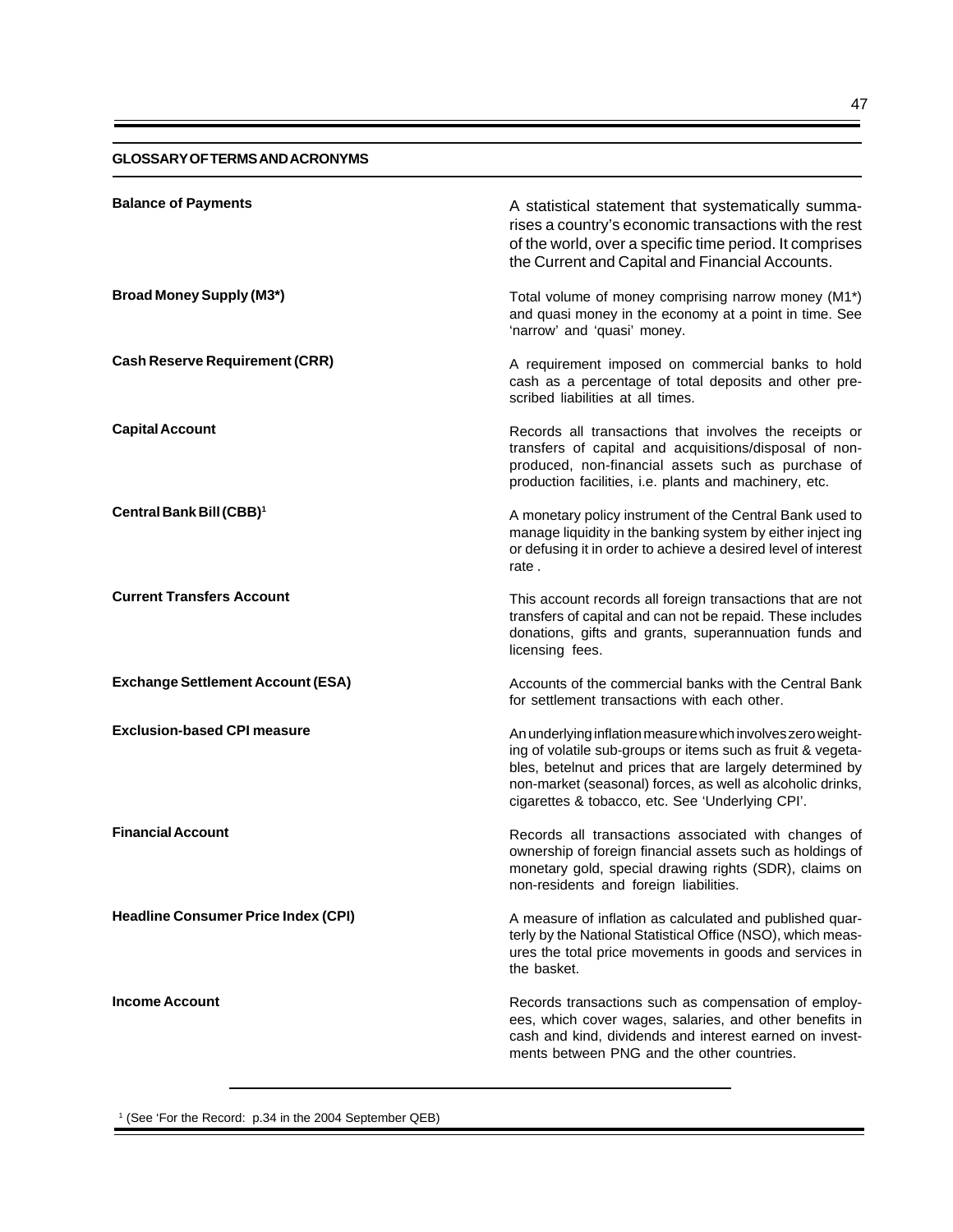| <b>Inscribed Stock (bond)</b>       | A Government debt instrument sold to the public for a<br>maturity term of one year or longer for Budget financing.<br>Official benchmark rate used by the Bank of Papua New<br>Guinea to signal its monetary policy stance.                               |
|-------------------------------------|-----------------------------------------------------------------------------------------------------------------------------------------------------------------------------------------------------------------------------------------------------------|
| Kina Facility Rate (KFR)            | The KFR is announced monthly by the Governor and<br>published in the newspapers and on the Bank's website.                                                                                                                                                |
| <b>Liquid Assets</b>                | Assets of the commercial banks, which are near liquid<br>form, comprising cash, ESA balances, Treasury bills and<br>Inscribed stocks less than 3 years to maturity.                                                                                       |
| Minimum Liquid Asset Ratio (MLAR)   | A prudential requirement imposed by the Central Bank on<br>commercial banks to hold liquid assets as a percentage<br>of total deposits and other prescribed liabilities at all<br>times.                                                                  |
| <b>Monetary Base</b>                | Comprised of currency held by the public and liquidity<br>assets of the commercial banks, including deposits held<br>with the Central Bank under the Repurchase Agreement<br>Facility (RAF) or Repos.                                                     |
| <b>Narrow Money</b>                 | A component of total money supply that is considered<br>liquid or can be converted easily to cash on demand, and<br>comprises of currency in circulation (held outside the<br>banking system) and demand deposits.                                        |
| <b>Open Market Operations (OMO)</b> | Operations of liquidity management conducted by the<br>Central Bank with commercial banks and other financial<br>intermediaries involving Government securities, CBB,<br>Repos and foreign exchange trading to influence short-<br>term interest rates.   |
| Over the year CPI                   | Percentage change in the CPI of a quarter compared to the<br>corresponding quarter of the previous year (Also called<br>'annual' CPI).                                                                                                                    |
| <b>Portfolio Investment</b>         | Investments, mainly in equity and debt securities such as<br>bonds and notes, money market debt instruments and<br>financial derivatives, as well as long-term debt, equity and<br>securities.                                                            |
| Quasi Money                         | A component of total money supply that is not easily<br>convertible to cash on demand and comprises of savings<br>and term deposits.                                                                                                                      |
| Repurchase Agreement Facility (RAF) | An agreement between the commercial banks and the<br>Central Bank to sell and repurchase a Government secu-<br>rity (e.g. Government Treasury bills) for overnight to 14<br>days. Transactions can be collateralised or unsecured<br>(also called Repos). |
| <b>Reserve Money</b>                | A measure of money, which includes currency holdings of<br>commercial banks and their deposits at the Central Bank<br>and money in circulation.                                                                                                           |
| <b>Tap Facility</b>                 | A facility conducted by the Central Bank for sale of Treasury<br>bills and Inscribed stocks to the public.                                                                                                                                                |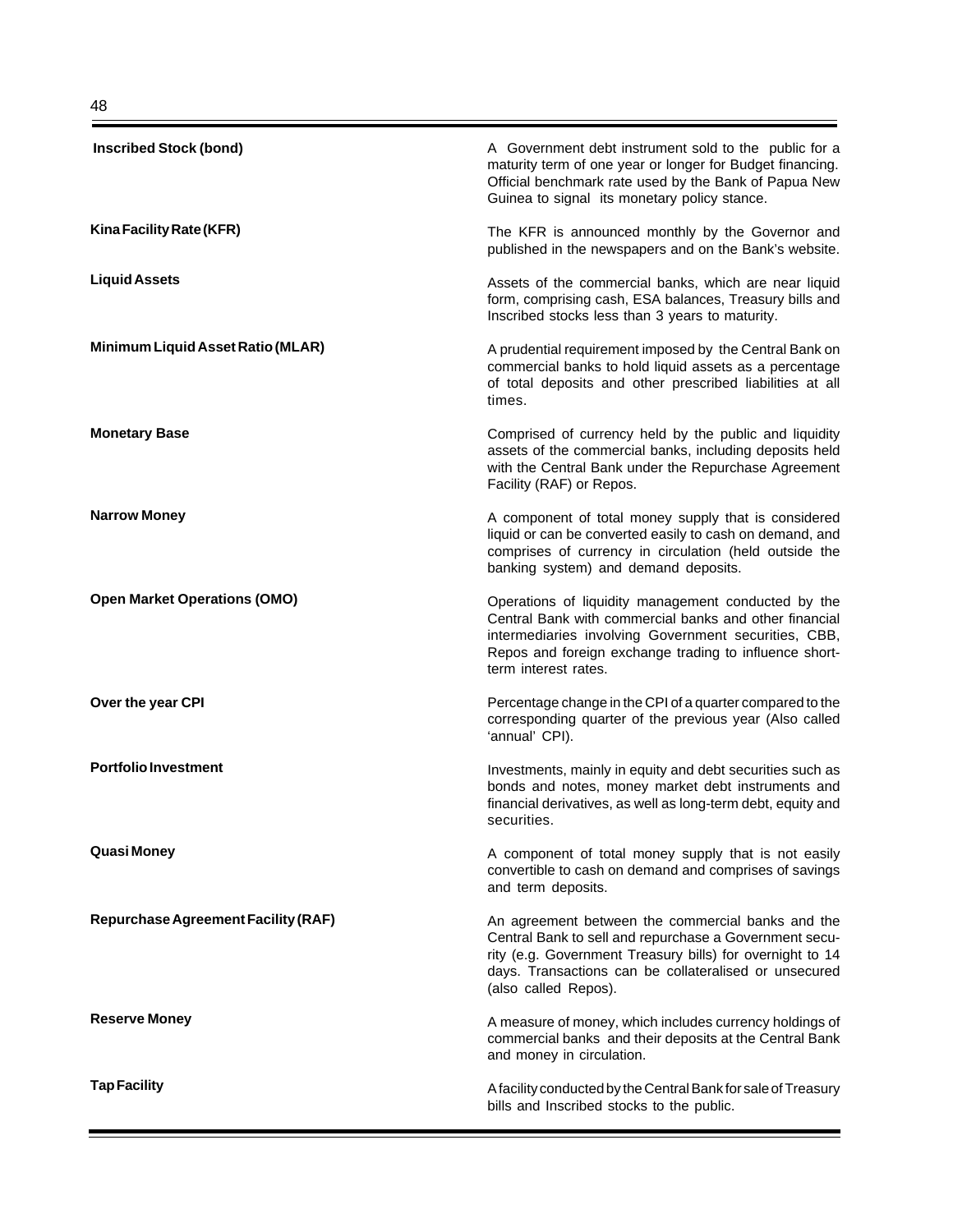| <b>Temporary Advance Facility</b>                                 | A statutory mechanism stipulated under Section 54 of the<br>Central Banking Act 2000, that provides the National<br>Government with access to short-term financing to meet<br>mismatches in revenue.                             |
|-------------------------------------------------------------------|----------------------------------------------------------------------------------------------------------------------------------------------------------------------------------------------------------------------------------|
| <b>Trade Account</b>                                              | Records all economic transactions associated with mer-<br>chandise exports and imports of physical goods.                                                                                                                        |
| Trade Weighted Index <sup>2</sup>                                 | The Trade Weighted Index (TWI) measures the value of the<br>kina against a basket of currencies of PNG's major trading<br>partners.                                                                                              |
| <b>Treasury Bill</b>                                              | Government security or debt instrument sold at a discount<br>value, but redeemed at face value on maturity for purposes<br>of Budget financing. In PNG, Treasury bills are issued for<br>28, 61, 91, 182 and 364 day maturities. |
| <b>Trimmed-mean CPI measure</b>                                   | A fixed proportion of prices at each end of the distribution<br>of price changes are zero weighted and the mean of the<br>remaining price changes recomputed. See also 'Under-<br>lying CPI'.                                    |
| Underlying CPI (exclusion-based and<br>trimmed-mean CPI measures) | A measure of inflation that excludes short-term volatile<br>movements in prices, such as seasonal factors, Govern-<br>ment policy decisions and price controlled items.                                                          |

<sup>2 (</sup>See 'For the Record: p.24 in the 2005 September QEB)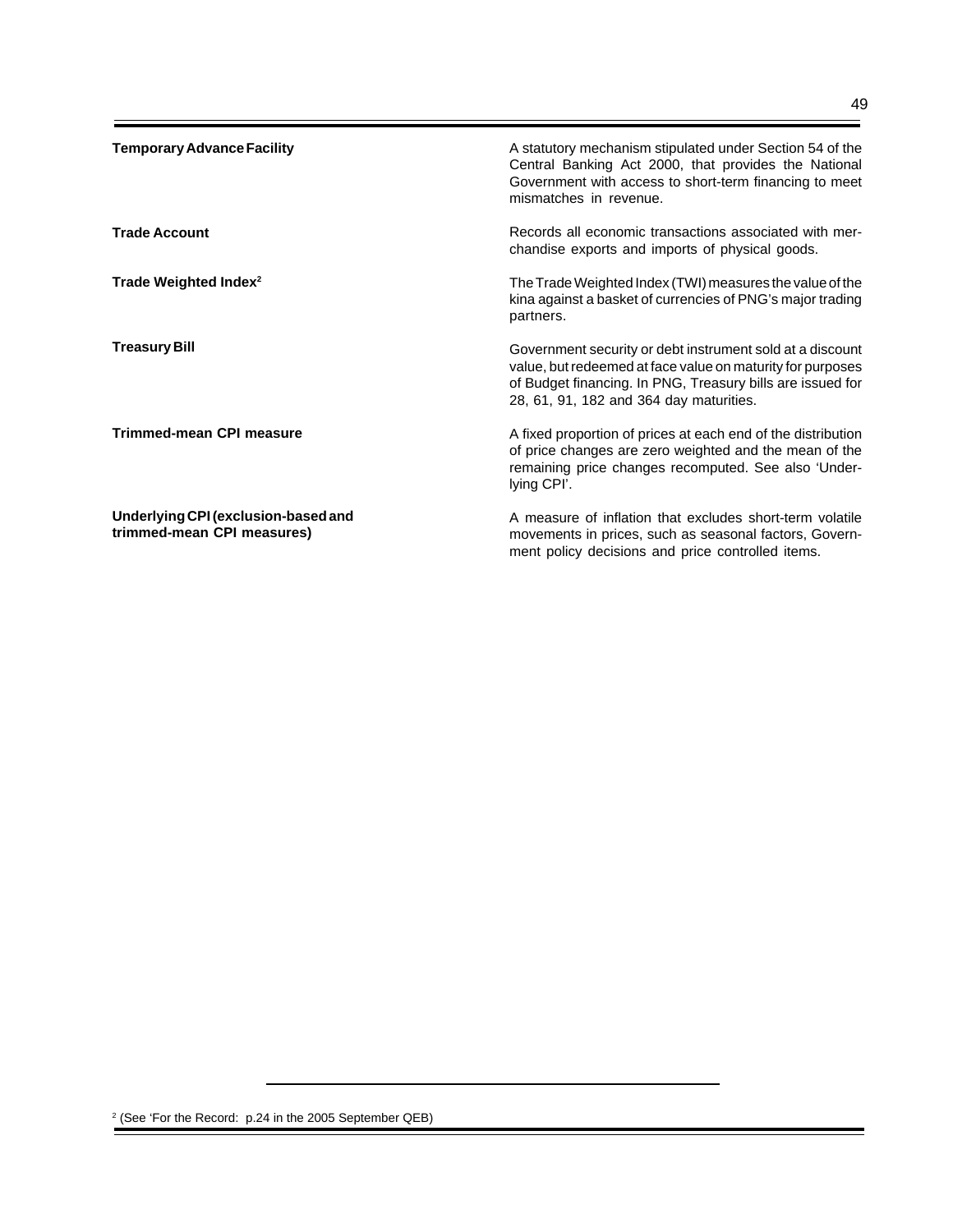## **REFERENCE**

Each issue of the Quarterly Economic Bulletin contains a review of economic conditions for the past quarter and a comprehensive set of updated statistical tables. Articles of special interest to current economic policy are also prepared by Bank staff for inclusion in the Bulletin. The following articles have appeared in the Quarterly Economic Bulletin since March 1993.

| <u>Issue</u>         | <u>Title</u>                                                                                      |
|----------------------|---------------------------------------------------------------------------------------------------|
| Mar 1993             | Papua New Guinea's Total External Exposure                                                        |
| Dec 1993             | The 1994 National Budget                                                                          |
| Dec 1993             | Papua New Guinea's Total External Exposure                                                        |
| Mar 1995             | The 1995 National Budget                                                                          |
| Mar 1995             | Papua New Guinea's Total External Exposure                                                        |
| Mar 1995             | Monetary Policy for 1995                                                                          |
| Dec 1995             | The 1996 National Budget                                                                          |
| Dec 1995             | Monetary Policy for 1996                                                                          |
| Mar 1996             | Papua New Guinea's Total External Exposure                                                        |
| Dec 1996             | The 1997 National Budget                                                                          |
| Dec 1996             | Monetary Policy for 1997                                                                          |
| Mar 1997             | Papua New Guinea's Total External Exposure                                                        |
| Dec 1997             | Monetary Policy for 1998                                                                          |
| Mar 1998             | The 1998 National Budget                                                                          |
| Mar 1998             | Papua New Guinea's Total External Exposure                                                        |
| Dec 1998             | The 1999 National Budget                                                                          |
| Dec 1998             | Monetary Policy for 1999                                                                          |
| Mar 1999             | Papua New Guinea's Total External Exposure                                                        |
| Sep 1999             | The 1999 Supplementary Budget                                                                     |
| Dec 1999             | The 2000 National Budget                                                                          |
| Jun 2000             | Semi-annual Monetary Policy Statement, July 2000                                                  |
| Dec 2000             | The 2001 National Budget                                                                          |
| Dec 2000             | Semi-annual Monetary Policy Statement, January 2001                                               |
| Jun 2001             | Semi-annual Monetary Policy Statement, July 2001                                                  |
| Dec 2001             | Semi-annual Monetary Policy Statement, January 2002                                               |
| Dec 2001             | The 2002 National Budget                                                                          |
| Jun 2002             | Semi-annual Monetary Policy Statement, July 2002                                                  |
| Sep 2002             | The 2002 Supplementary Budget                                                                     |
| Dec 2002             | Semi-annual Monetary Policy Statement, January 2003                                               |
| Dec 2002             | The 2003 National Budget                                                                          |
| Mar 2003             | Special article: Export Price Index, Volume Index and Weights Calculations Methodology            |
| Jun 2003             | Semi-annual Monetary Policy Statement, July 2003                                                  |
| Dec 2003             | The 2004 National Budget                                                                          |
| Dec 2003             | Semi-annual Monetary Policy Statement, January 2004                                               |
| Sep 2004             | Semi-annual Monetary Policy Statement, July 2004                                                  |
| Dec 2004             | Semi-annual Monetary Policy Statement, January 2005                                               |
| Dec 2004             | The 2005 National Budget<br>Papua New Guinea's Total External Exposure                            |
| <b>June 2005</b>     | Semi-annual Monetary Policy Statement, July 2005                                                  |
| June 2005            |                                                                                                   |
| Dec 2005<br>Dec 2005 | The 2006 National Budget                                                                          |
| <b>June 2006</b>     | Semi-annual Monetary Policy Statement, January 2006<br>Papua New Guinea's Total External Exposure |
| <b>June 2006</b>     | Semi-annual Monetary Policy Statement, July 2006                                                  |
|                      |                                                                                                   |